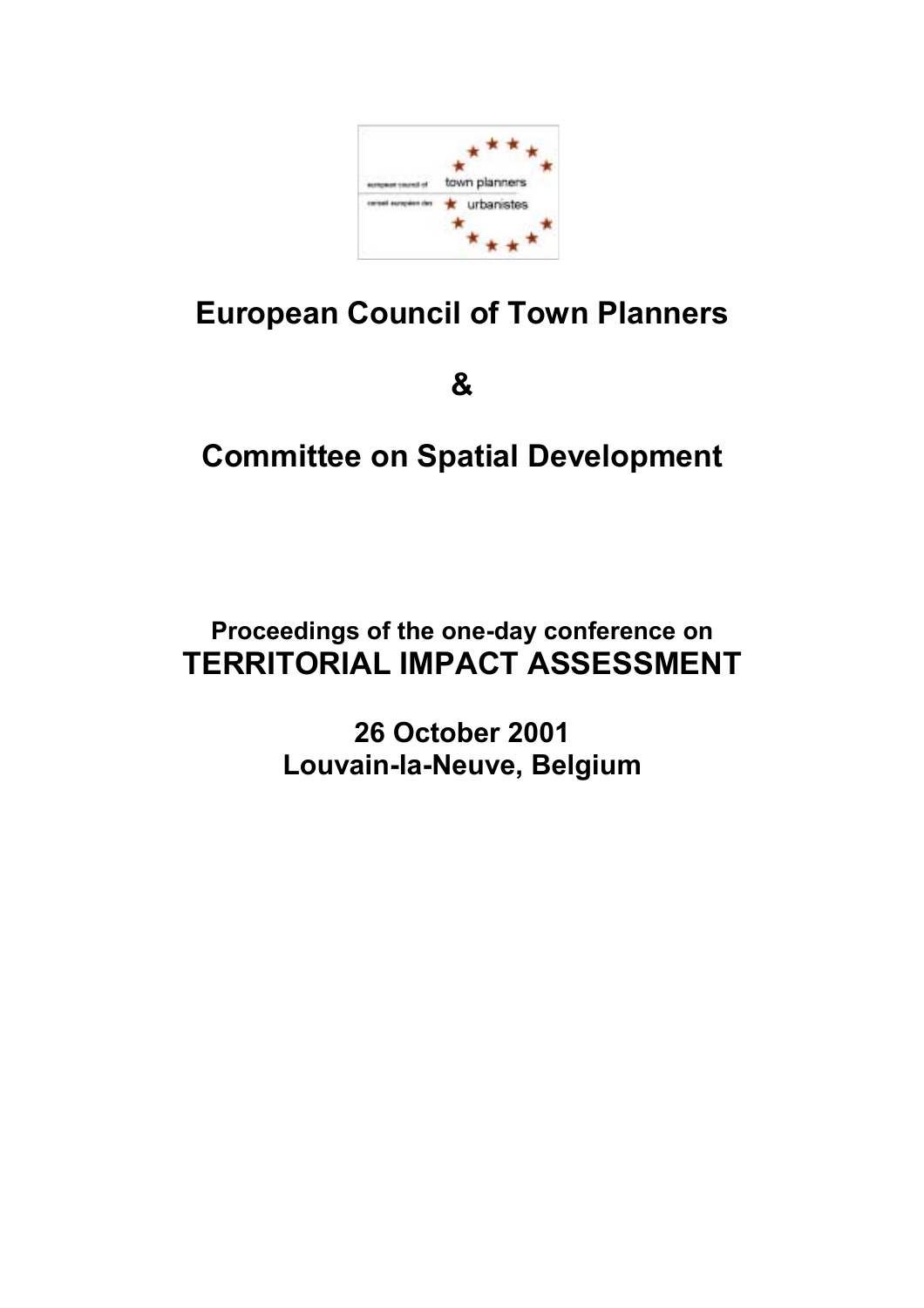# **Overview by Professor Cliff Hague**

School of the Built Environment, Heriot-Watt University, Edinburgh and UK ESPON Contact Point

### **Territorial Impacts and Spatial Planning**

Spatial planning is aiming to achieve balanced and sustainable development of the territory of the EU. Practising spatial planners need techniques and methodologies that will allow them to predict and evaluate the impacts of policies. The European Spatial Development Perspective (Committee on Spatial Development, 1999) was a landmark document in establishing the concept and concerns of spatial planning. However, it was primarily a political document, in the sense that it was driven by the need for political agreements (see Faludi and Waterhout 2002). The ESDP calls for territorial impact assessment (TIA) a number of times, e.g. in relation to large infrastructure projects (Option 29) or for water management projects (Option 52) or in trans-border situations (recommendation after paragraph 178). It sees TIA as a procedure for assessing the impacts of policies and proposed developments against spatial policy objectives. However, it gives little or no guidance on how a TIA might be done, and frequently links TIA with environmental assessment.

The initiative of the European Council of Town Planners and the UK's planning ministry, the Department of Transport, Local Government and Regions, in convening a conference on TIA and then publishing the outputs here, is to be applauded. The meeting was hosted by the Ministry of the Walloon Region in Belgium, and held in Louvain-la-Neuve on 26 October 2001. It brought together professional planners from across Europe, including a good representation of persons from the accession countries. It proved a valuable means of exchanging understandings and comparing practices.

### **Approaches to TIA and its relation to EIA**

As the papers by Adrian Healy and by Friedrich Schindegger showed, the idea of assessing the territorial impact of development is perhaps best established in the legislation and procedures in Germany and Austria. In other countries the territorial impact is analysed as a part of, or extension to, environmental impact analysis (EIA). Given the legal impetus that the EIA Directive gave to EIA across Europe, this is perhaps not surprising. Thus, for example, Miran Gajöek told the conference about the legislative base for EIA in Slovenia, but noted that TIA is not actually in use there yet. However, there are plans to build assessments of the urban and regional development impacts into new legislation. Similarly, Phil Bradburn described the UK's "new approach to appraisal" of transport investment. This takes account of information generated in an EIA but also looks at value for money and benefits to transport users. Danielle Sarlet from the Walloon region of Belgium also spoke of TIA as an extension of EIA requirements. TIA was introduced in the Walloon Region as part of legislative change in 1997. It is mainly seen as an assessment of the impact of plans, but there is no requirement for TIA on major issues like agricultural intensification.

Martha Houssianakou described a rather different orientation emerging from the Greek experience. Spatial planning in Greece has been driven by aspirations for regional development and the use of Structural Funds to this end. Thus there have been national and regional scale studies that have looked at the impacts of EU funds on patterns of development. However the sectoral nature of the Structural Funds has itself inhibited integration on a territorial basis. Meanwhile recent legislation is focusing on sustainable development and so may move impact studies beyond EIA.

These presentations demonstrated the ambiguity of the relationship between TIA and EIA, and the extent to which EIA is much better established and comprehensible within national policy communities. However, a clear analytical distinction needs to be made: not all territorial impacts are environmental, and not all environmental impacts are territorially distinctive. While environment rightly has its champions, in the Commission, in ministries and in the wider movement of NGOs and activists, the constituency and support for the idea of territory is weaker and more divided. TIA as a procedure is unlikely to even up that imbalance, but some means of focusing on territory is essential if the ideas and practices of spatial planing are to be advanced.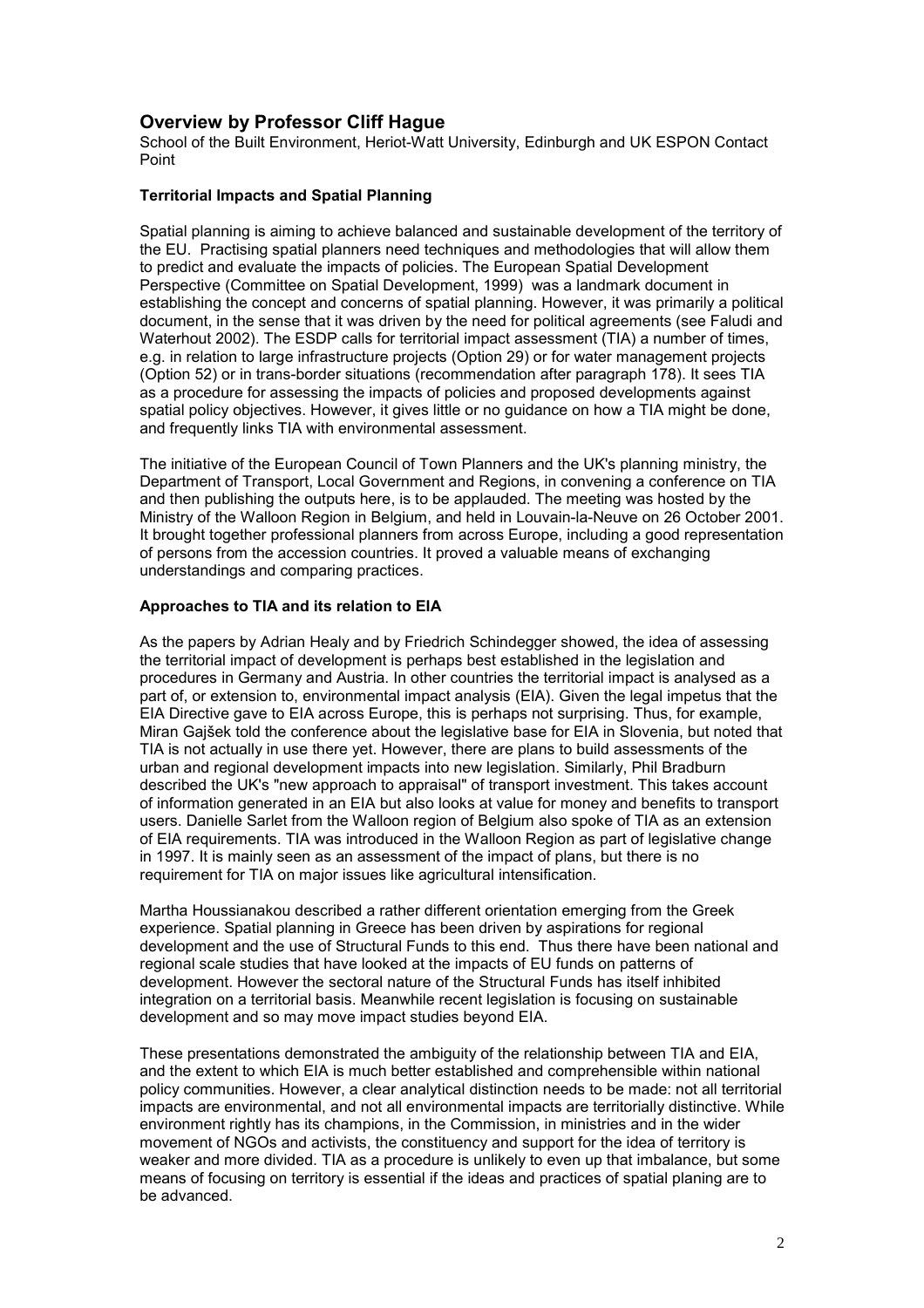In this respect, the contribution to the conference from Jiři Dusík was particularly interesting. He described the experience in the Czech Republic. The National Development Plan was subjected to a standard EIA procedure, including a 60 day period for public review, before being approved by the Ministry of Environment. As Dusík notes, the process confirmed international research findings. It took extra time; the EIA was not integrated into the planning process, but followed it; the public participation through formal hearings was ineffective; and the original proposals were approved with only minor adjustments.

Dusík compared this process with a regional form of EIA that was essentially informal rather than statutory. This was "objective-led" rather then an impact assessment. It allowed for better integration with planning and with public involvement through workshops. Building on this experience the Czechs assembled a wide group of stakeholders to develop a methodology for Strategic Environmental Assessment (SEA) in line with the EU directive. However, Dusík tells how this provoked power tussles between the Regional Development and Environment Ministries.

### **Some questions and challenges**

The conference ended with a rather tentative endorsement of TIA. The main consensus was couched in a negative way - there should not be a Directive requiring TIA. More positively, there was a view that we can learn from each other. Interreg was identified as a valuable means of developing the practice of TIA. Pragmatically this seems sensible, but there is also a need to develop the ideas behind the concept. While spatial planning remains primarily the output of political imagination it will be fragile. The theory to really articulate the meaning of important notions like "balanced spatial development" is simply lacking. A century of town planning practice in Europe has created a tradition that is strong on local, functional detail and on statutory processes, but it is not a tradition that has engaged with the space economy or the manipulation of large scale data sets.

The European Spatial Planning Observatory Network (ESPON) has an important role to play here, as Thiemo Eser's contribution to the conference argued. Its first priority must be to collect comparable spatial data across Europe and to build the basis for systematic descriptions and comparisons of the spatial changes that are occurring. However, ESPON aspires to go beyond "number crunching" and develop concepts and methods that will advance the practice of spatial planning. That will involve distilling and explaining the spatial links between the key variables that would underpin a TIA.

In summary, spatial planing is still in an age of innocence. In asking the question "Where?" it is bringing child-like clarity to issues that conventional policy making and academic analysis overlook or marginalise. The idea of integrating European policies and investments so as to enhance effectiveness and value for money has an obvious appeal to politicians of the centre and the left, and remains the most robust basis for support of spatial planning. Place and space provide a *prima facie* basis on which to seek such co-ordination. However, the spatial is not the only dimension for integration - social justice for excluded groups, for example, is at least as compelling a focus. It is also important to realise that neo-liberalism has actively favoured fragmentation of state activity through contract-like rules designed to counteract bureaucratic empire building in the name of administrative co-ordination.

If spatial planning is to become a positive vehicle to achieve sustainable development it must be able to comprehend, evaluate and influence the territorial impacts of policies and developments at all relevant spatial scales. The development of TIA is central to the spatial planning project. Events such as the one in Louvain-la-Neuve that reach across Europe to bring together professional planners, researchers and those involved in the Committee on Spatial Development are an important means of building understanding and practice for spatial planning.

#### References

Committee on Spatial Development, 1999, *European Spatial Development Perspective: Towards Balanced and Sustainable Development of the Territory of the European Union,* European Commission, Office for Official Publications of the European Communities, Luxembourg.

A. Faludi and B. Waterhout, 2002, *No Masterplan! The European Spatial Development Perspective*, RTPI Library Series, Routledge, London.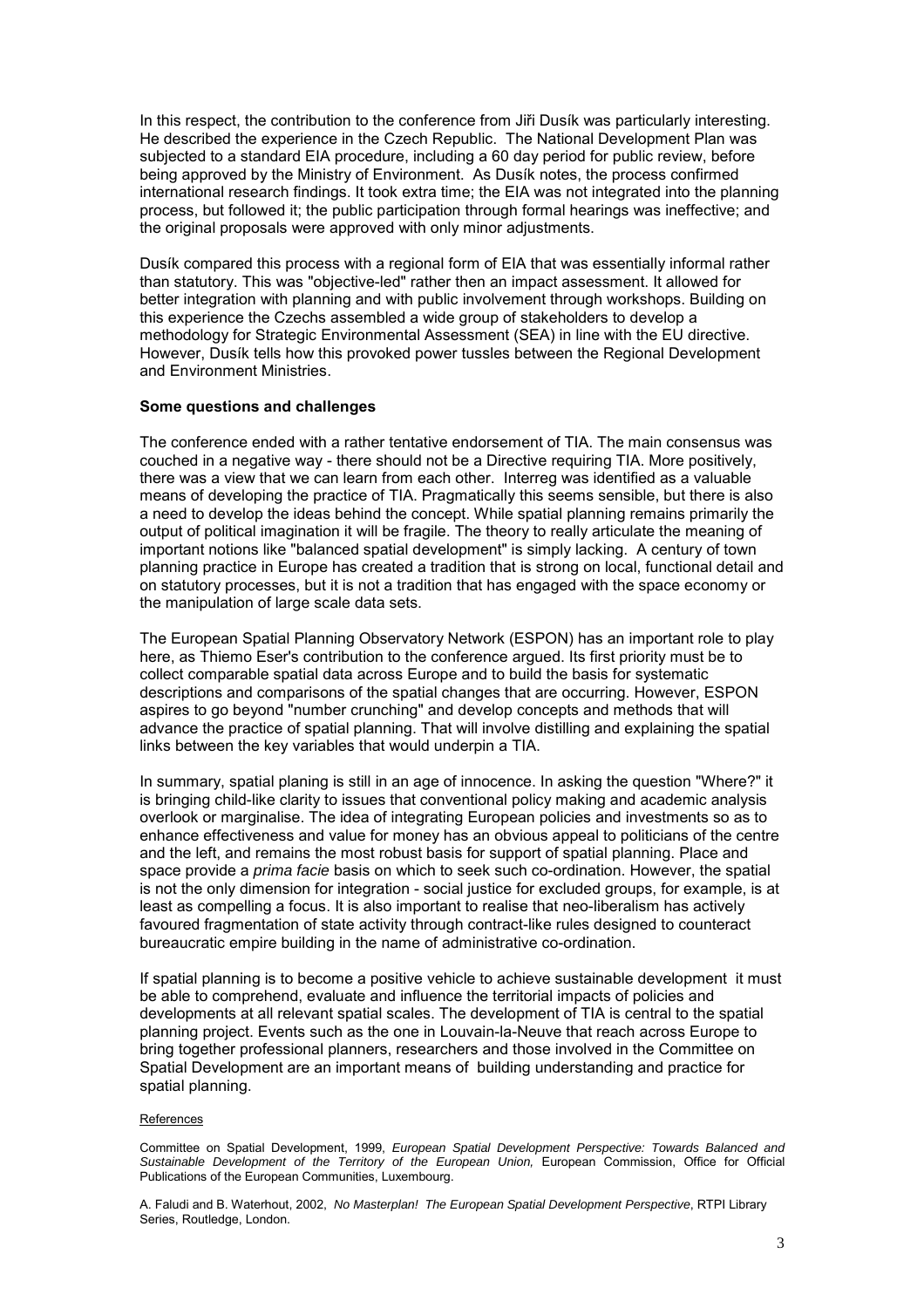# **1. Morning session chaired by Christabel Myers, International Planning Division, UK Government Department of Transport, Local Government and the Regions (DTLR).**

**1.1 Introduction and welcome by the Chair.** 

**1.2 Address by Monique Vandenbulcke, Chef de Cabinet of the Ministry of Regional planning, Housing and Heritage of the Walloon region, Belgium.** 

**1.3** *Current thinking and practice in the EU in the use of Territorial Impact Assessment***, Adrian Healy, ECOTEC Consultants.** 

**1.4** *Examples of current work on TIA in Europe (i): Walloon Region of Belgium,* **Danielle Sarlet, Director General of Regional Planning, Housing and Heritage (DGATLP), Ministry of Walloon Region, Belgium.** 

**1.5** *Examples of current work on TIA in Europe (ii): Slovenia***, Miran Gajöek, Town and Spatial Planning Association of Slovenia.** 

**1.6** *Examples of current work on TIA in Europe (iii): Greece***, Martha Houssianakou, Greek Planners Association.** 

**1.7** *Strategic Environmental Assessment of Regional Development Strategies - Developments in Central and Eastern Europe***, Jiři DusÌk, Regional Environmental Centre for Central & Eastern Europe** 

**1.8 Workshops "***TIA For and Against - What are the advantages and disadvantages of a new form of strategic assessment?"***: feedback session from workshops.** 

## **2. Afternoon session chaired by Charles Lambert, ECTP President.**

**2.1** *Prospects for further work on TIA***, Friedrich Schindegger, Austrian Institute**  for Regional Studies and Spatial Planning (ÖIR).

**2.2** *The view from the European Spatial Planning Observatory Network***, Thiemo**  W. Eser, Trierer Arbeitsgemeinschaft für Umwelt-, Regional- und **Strukturforschung (TAURUS)** 

**2.3** *Transport networks appraisal in the UK***, Phil Bradburn, UK Department of Local Government, Transport and the Regions (DTLR).** 

**2.4 Workshops on the application of TIA at different levels: feedback session.** 

#### **2.5 Final round up.**

The following abbreviations are used:

CEECs: Central and Eastern European Countries CSD: Committee on Spatial Development EIA: Environmental Impact Assessment ESDP: European Spatial Development Perspective ESPON: European Spatial Policy Observatory Network SEA: Strategic Environmental Assessment TIA: Territorial Impact Assessment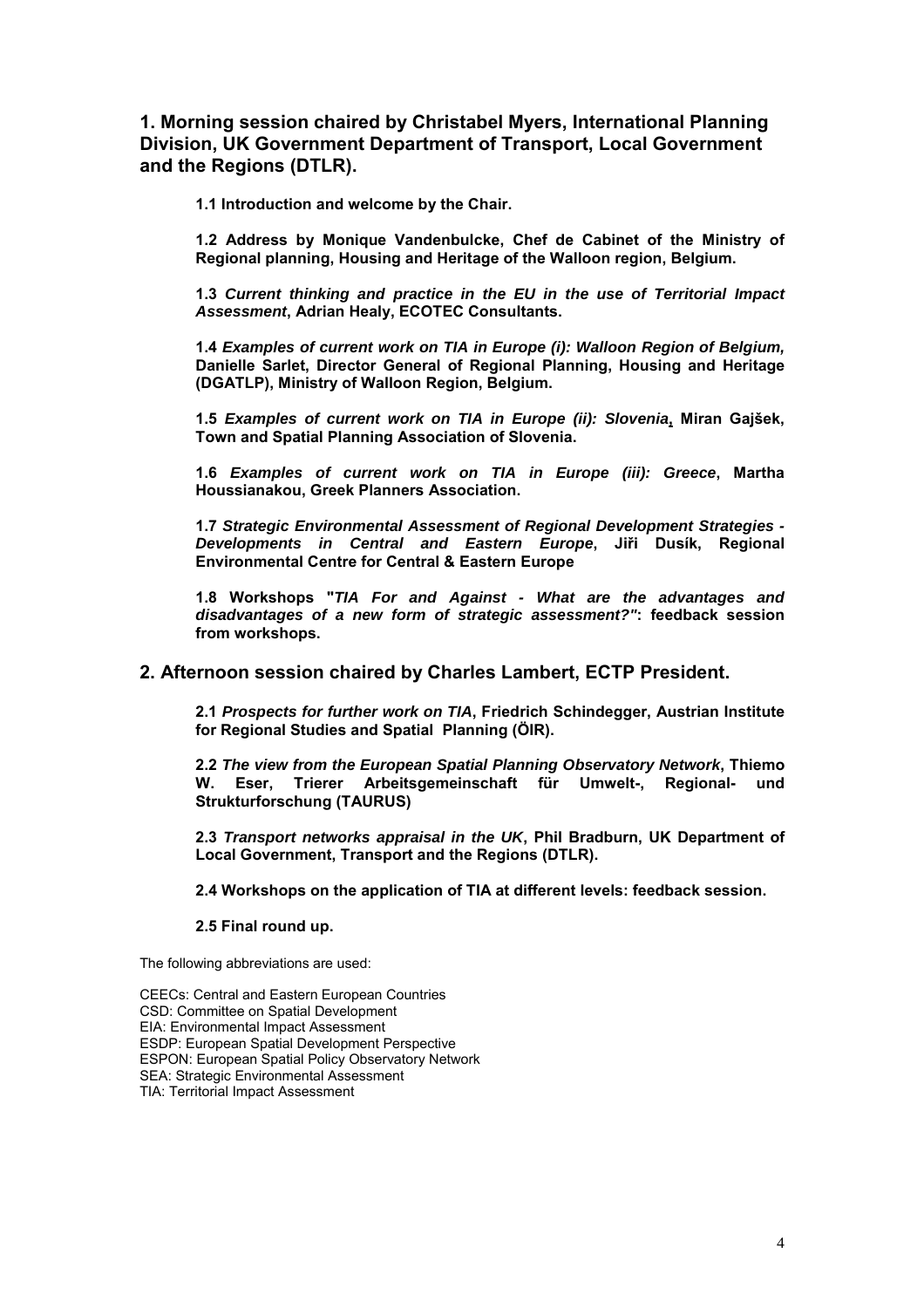# **1. Morning session chaired by Christabel Myers, International Planning Division, UK Government Department of Transport, Local Government and the Regions (DTLR).**

# **1.1 Introduction and welcome by the Chair - Christabel Myers.**

The Chair welcomed the participants and underlined that the conference provided a good opportunity to mix practising planners with policy-makers at the very broad European level. She then underlined the need to define Territorial Impact Assessment. In the definition of the ESDP, Territorial Impact Assessment (referred to as 'TIA') is "cross-sectoral in nature" and includes "socio-economic, environmental and cultural indicators for the territory in question". The preliminary papers circulated before the conference suggested that the definition of TIA given in the ESDP might actually be an umbrella term for a number of emerging tools which emphasise to a varying degree a number of key elements. Does TIA focus on land use or does it encompass broader elements? Is it part of the policy-making process or does it constitute the last stage of that process? At what level should it be applied, from local to European? Do we need to have one single definition for TIA?

It is important to look at the objectives of TIA and the reasons why we want this sort of tool. In the UK, ësustainability appraisalsí are being developed to help regional spatial strategies secure social, environmental and economic objectives. The aim is to have something that is an integrated part of the policy process and that avoids adverse impacts before a strategy or plan is even reached. These 'sustainability appraisals' were so far considered to be TIA but will have to be modified because of SEA (Strategic Environmental Assessment).

Christabel Myers, having been involved in the INTERREG programme, moreover highlighted the need for some sort of tool to measure and assess the social, environmental and economic impacts of the strategies associated with transnational programmes, rather than "simply apply the Commission's fairly 'tick-box' methods of assessing environmental impact". She finally pointed out that TIA is strongly related to the debates on whether we should be developing tools for assessing the integrated effects of Community policies – and how we should do so, as well as how we could measure the effects of far-reaching changes such as enlargement.

# **1.2 Address by Monique Vandenbulcke, Chef de Cabinet of the Ministry of Regional planning, Housing and Heritage of the Walloon region, Belgium.**

Mme Vandenbulcke welcomed delegates on behalf of the Minister, Michel Foret and set the scene for the discussion in terms of the development of the ESDP from Potsdam to the present.

# **1.3** *Current thinking and practice in the EU in the use of Territorial Impact Assessment,* **Adrian Healy, ECOTEC Consultants.**

Adrian Healy helped to prepare the preliminary papers for the conference and is the co-author of a scoping study on TIA prepared with the late Dick Williams and Patrick Connolly of the University of Newcastle. The scoping study, prepared in 2000, provides a brief overview of the various definitions of TIA and the state of current TIA practice in different European countries.

The scoping study emerged from the ESDP. On behalf of EU member states, the UK agreed to examine the potential of TIA - an exploration to see whether the concept that had been raised within the ESDP was something attractive to take forward at European level, and how different member states were already starting to implement this idea. The study is a broad review of the concept of TIA drawing upon a wide range of sources. It is based on a series of examples from different member states (Finland, Germany, The Netherlands and the UK), as well as isolated examples from other member states. It addresses the following questions: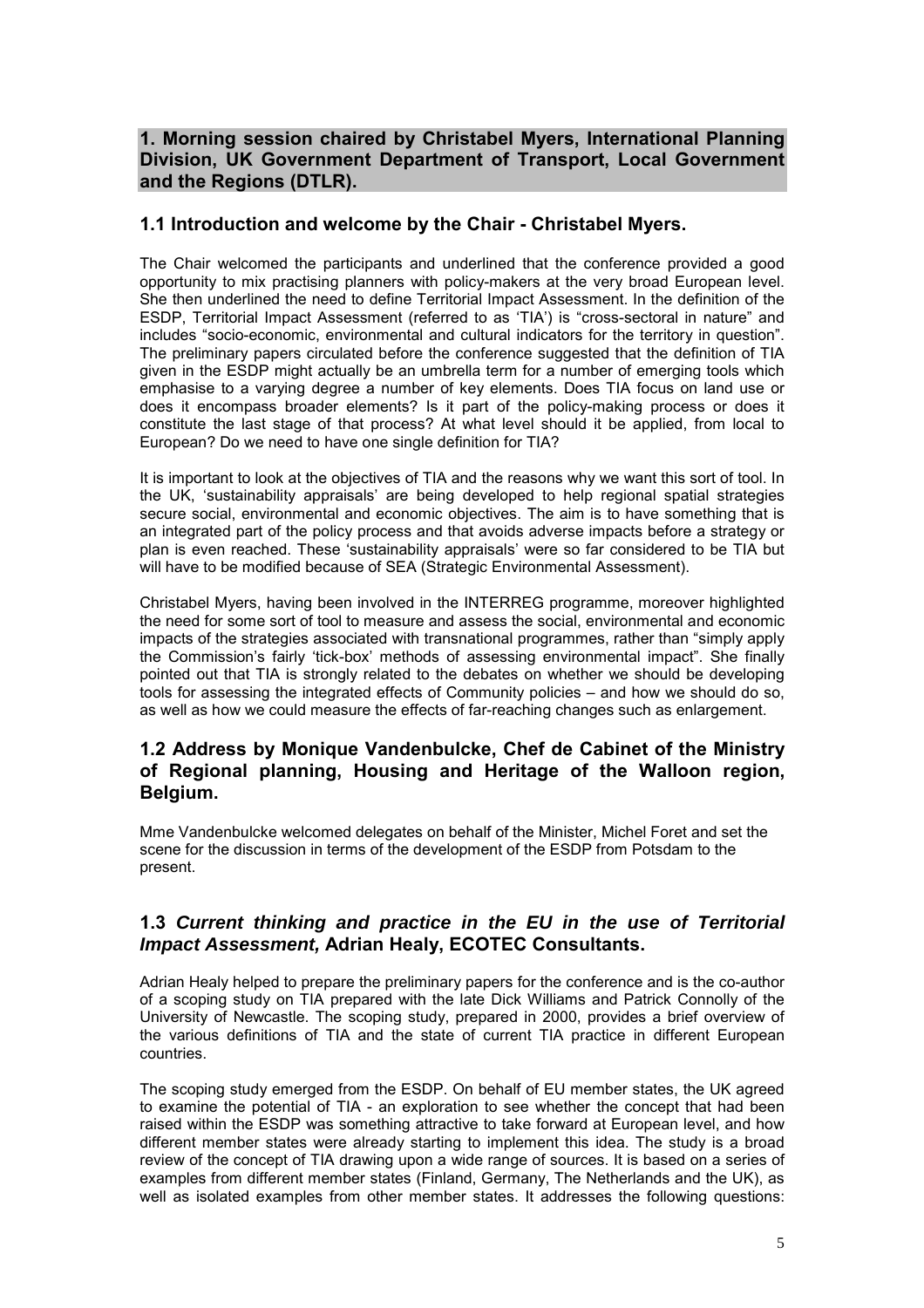What does TIA actually mean in different countries? How is TIA applied? How might the concept be developed in the future? What is the potential of this instrument?

There are different definitions of 'Territorial Impact Assessment', also sometimes referred to as 'Spatial Impact Assessment'. These different definitions stem partly from terminology, partly from how different terms are translated across different languages. The ESDP defines TIA as a tool or procedure for assessing the impact of proposed developments against spatial policy objectives. However this definition might be expanded to consider the impact of a proposed project on the development of an area - economic, social and environmental effects on the ground - as well as against explicitly spatial policy objectives. Adrian Healy however underlined that such a definition is still limited in scope, since it refers only to development itself and projects. TIA as a procedure may have a wider application. The approach taken through TIA has been applied in a range of very different contexts, even though it might not explicitly be described or defined as TIA.

Looking at the application of TIA, the scoping study identified three types of situations. There are two EU countries where explicit reference is made to the territorial dimension in the legislation and procedures (Austria and Germany). In other countries, a technique similar to TIA is applied in practice, which seems to be an extension of EIA or SEA. Some countries and regions effectively looked at the territorial dimension as part of their examination of what the environmental issues were across space / across the territory (Finland, Belgium). TIA is therefore explicitly or implicitly taken forward by several countries. It also in reality widely applied in one form or another in many countries across a range of very different development proposals. In the Netherlands and the UK, where significant development (such as a National Sports Centre) has taken place, the impacts of that development across the territory were examined. In these areas, however, a formal procedure for the consistent application of the process did seem to be lacking. In these countries there is therefore the ability to carry out a process similar to TIA but this is being applied on an ad hoc, project by project basis (particularly in the UK).

At the moment, TIA is legally being applied to development projects in different sectors (transport, large industries, retail, holiday complexes, energy, waste provision...). Threshold limits often apply: only developments above a certain size will be subjected to TIA. Occasionally, but not frequently, TIA is applied to development plans and other plans / strategies (in Finland for example). However, there is no evidence of any form of TIA being applied to policies themselves (such as for example the territorial impact of accession).

Interest exists across Europe for developing TIA further, and there is acceptance in many contexts that TIA should also be applied to plans and programmes. The application of TIA to policies is however a difficult issue: is it a step too far at this stage or should it be explored further?

What should be the territorial scope of TIA? "Impacts" do not respect local or national boundaries. This has implications for the scale and the nature of the TIA of a project. Over what scale should a study be undertaken? At what scale are impacts likely to be seen? What is the policy scope of the instrument? What is a 'strategic' consideration? What sort of issues or matters should TIA consider? There is a need to determine what is measured / what is assessed. Many questions about the practice of TIA therefore emerge... Adrian Healy highlighted a number of practical issues for discussion: To what size of proposed development should TIA be applied? This varies according to regions, member states and policy area. What is the validity of thresholds? What is / should be the quality of information available? Data is not always of a sufficiently high standard or consistently available at the scales that are required.

Adrian Healy emphasised the necessity to distinguish between TIA and EIA. There is a strong conceptual difference between the two processes: EIA examines environmental consequences; TIA examines spatial consequences - where things are happening. These two processes might however be undertaken in conjunction.

As a conclusion, Adrian Healy pointed out that TIA appears to be a means to apply good planning practice more systematically. The fact that 'impacts' are never uniform across an area of land seems to be accepted. The strong consideration of spatial issues both within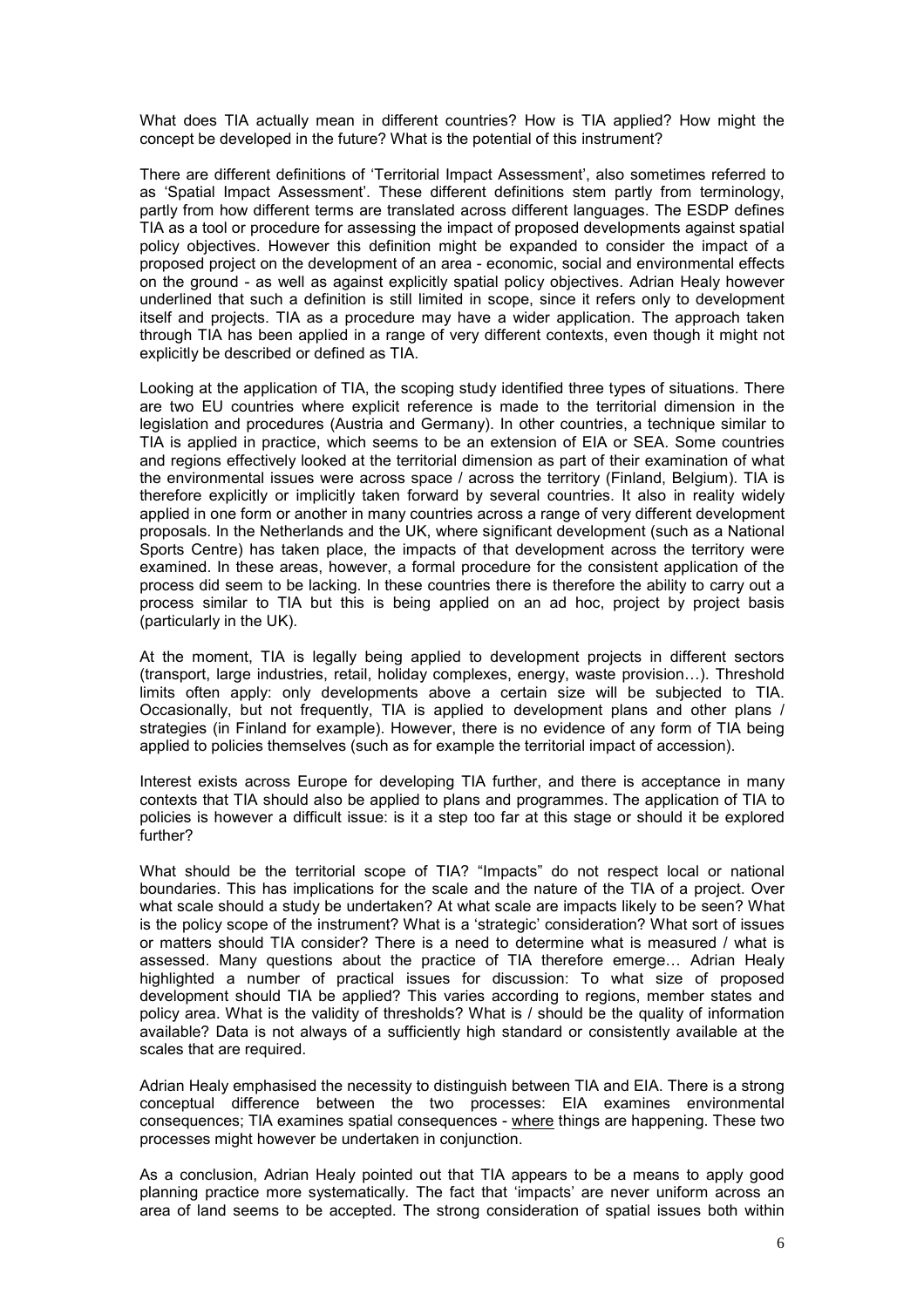European policies and within the policies of member states does appear to be strengthening the case for some sort of instrument such as TIA. There is therefore a very strong justification for exploring the potential of TIA further.

However it should be asked whether TIA itself is sufficiently significant to justify a specific procedure. Adrian Healy voiced some concerns about the proliferation of different instruments beginning to be applied, bringing confusion and complexity. Perhaps a combined approach might be more valuable over time - an assessment mechanism called ësustainabilityí which would enable us to draw together spatial and territorial assessment, environmental assessment, economic assessment and social assessment (which is also a wide area of research in its own right). There is a danger of drowning under too many instruments.

Adrian Healy finally highlighted that the conference was a good starting point for developing a common understanding of the concept of TIA and reviewing the strengths and limitations of experiences in different member states. He also suggested that the INTERREG IIIb and IIIc programmes could start to explore some of these spatial issues to actually boost a common understanding of this matter, since within the EU current thinking and practice are at different points of development.

**Christabel Myers** summarised the potential dichotomies and conflicts highlighted in Adrian Healyís presentation: TIA versus SEA? Should TIA be applied only for projects, not for policy assessment? Do we really need a new instrument or is it just a question of grouping together a number of current practices?

# **1.4** *Examples of current work on TIA in Europe (i): Walloon Region of Belgium***, Danielle Sarlet, Director General of Regional Planning, Housing and Heritage (DGATLP), Ministry of Walloon Region, Belgium.**

The Walloon experience shows clearly how close the various concepts are - TIA, SEA and  $EIA - as$  well as the importance of distinguishing them. It is a fairly recent experience, initiated with the 27 November 1997 Decree which was part of a complete renewal of the Walloon Code of regional planning, housing and heritage (CWATUP), and particularly the article 42 on plan impact assessment (PIA, or EIP in French). This is an extension of EIA which was introduced in the Walloon region legislation in 1985, implementing the European Directives 95/337 and 92/43.

We have found that the most critical point in plan impact assessment is the evaluation of the socio-economic factors, which are often hard to quantify. We need to refine and deepen the methodology if we want to apply the technique to new levels of land-use planning such as sector plans. One can envisage applying TIA in future to strategic planning documents and examining the role that such documents can play in TIA, and we shall face the same issues there in following up the assessment.

## **1.5** *Examples of current work on TIA in Europe (ii): Slovenia***, Miran Gajöek, President of the Town and Spatial Planning Association of Slovenia.**

Slovenia is located between the Mediterranean area, the Alpine area and the Central European area. Its planning and infrastructure are thus very important for the balanced development of that part of Europe. There are two important inter-modal Trans-European Corridors running through the territory of Slovenia:

- Corridor No. 5, joining the North-Adriatic port of Koper to Budapest via Ljubljana and Maribor, through a bundle of motorways and railway lines.
- Corridor No. 10: from Munich to Thessaloniki via Villach, Salzburg, Ljubljana, Zagreb, and Belgrade.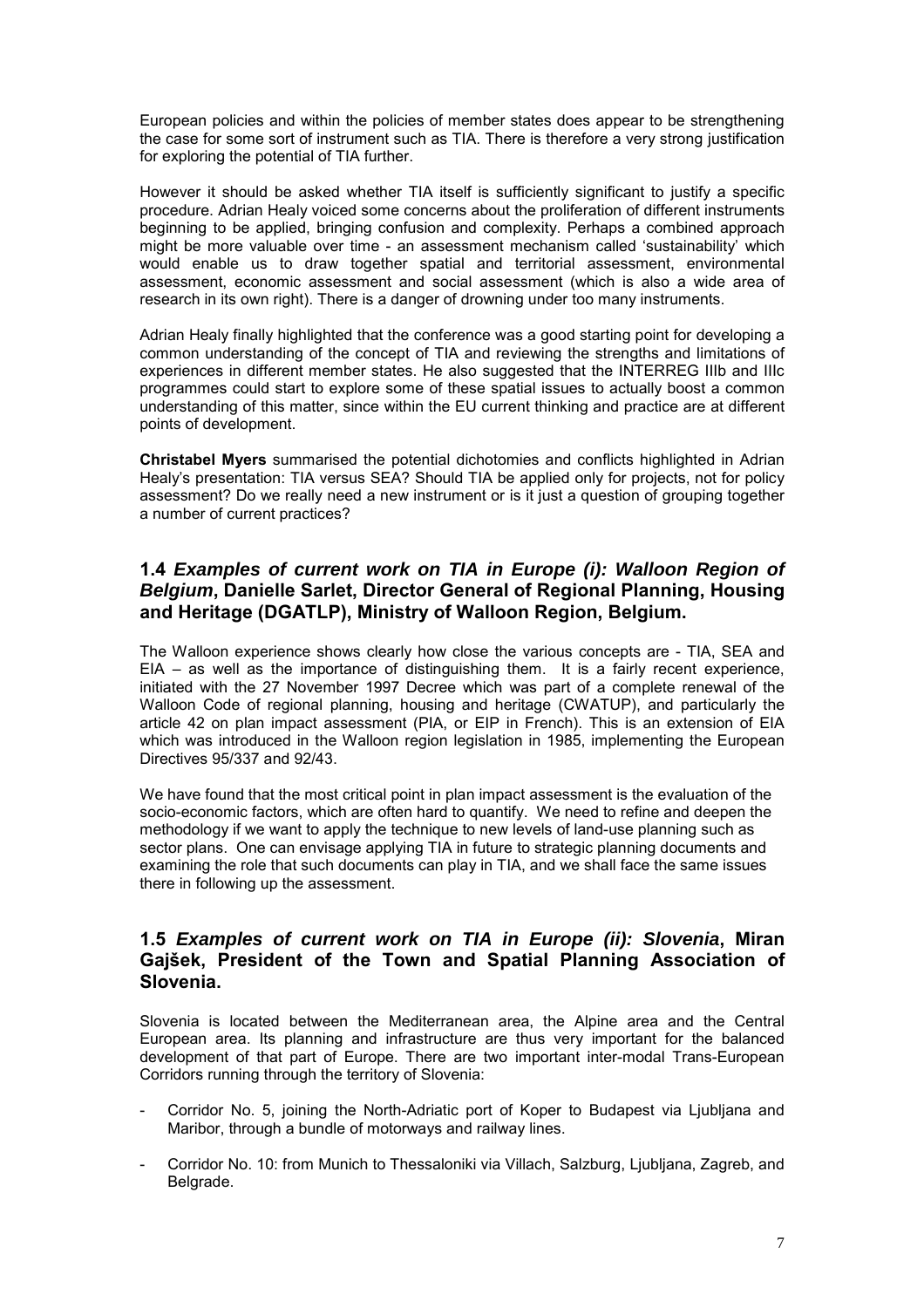The legislative basis for EIA in Slovenia is the Environmental Protection Act (Art. 54). The organisation preparing a detailed plan for infrastructure (such as a motorway) has to carry out such a strategic environmental assessment. However EIA does not assess all types of impacts. It is combined with the Spatial Regulation Act (Art. 45b) for which the Ministry for Spatial planning is competent. The draft detailed plan has to be assessed according to three criteria<sup>1</sup>: environmental, economic and functional. 'Functional' was defined by the Ministry as including 'urban and regional development' and 'traffic safety'. Miran Gajšek pointed out that the term 'TIA' is not actually used in Slovenia to describe this assessment process.

Miran Gajöek then mentioned two examples of the application of that assessment process in Slovenia:

- the development of a motorway infrastructure in Maribor (the second largest city in Slovenia, close to the Austrian border), where four alternatives were possible: one good option from the point of traffic efficiency, regional development and environment, but not the cheapest; and three others not that satisfactory for regional and urban development and environment, which raised strong opposition from the public.
- the infrastructure development of the Trijane pass, located in the centre of Slovenia, where four alternative routes were also possible, including a tunnel under the pass. The chosen alternative was a good compromise scoring high in regional, traffic, environmental and economic terms.

Miran Gajöek finally pointed out that TIA in Slovenia will be included into the forthcoming Spatial Regulation Act, as an assessment method based on the 5 criteria mentioned above. He emphasised that the balance between these five criteria is a very important point.

## **1.6** *Examples of current work on TIA in Europe (iii): Greece,* **Martha Houssianakou, President of Greek Planners Association.**

TIA is not a formal practice imposed by Greek legislation. But town planning is an old practice linked to regional development, developed through professional land use planning and academic knowledge and expertise. In 1995, a large-scale ex-post assessment of the spatial impacts of 10 years (1985-1995) of Community policy, programmes<sup>2</sup> and projects in Greece was launched. The initiative was taken by the Ministry of Environment and Public Works in the framework of the  $2<sup>nd</sup>$  Community Support Programme (CSP). A series of investigations, debates and colloquia was organised to compare various methods and standardise the results.

The European policies which have an economic and ecological impact (transportation, energy, CAP, environment policy) were analysed. 12-13 regional studies were carried out over one and a half year by research officers and departments after calls for tender, with the involvement of the University of Thessaloniki, central and regional administrations and social partners. The Athens region was not taken into account.

The regional studies aimed at assessing the territorial impact of Community policies, i.e. the impact on the balance of the regional development, the distribution of activities in space and the reduction of the extent of inequalities. These studies were carried out thanks to a systematic follow-up of the distribution of the Structural Funds in regions, departments and municipalities.

A TIA was made for some projects according to criteria of accessibility; quality and functioning of infrastructure networks; balance and functioning of the urban system; improvement of services; transformation of land use and evolution of activities. Studies have also assessed the impact on the environment of infrastructure improvement projects, in conformity with the legislation on the EIA.

l  $1$  In 1994 the new Minister, an urban sociologist, added a social criterion.

 $2$  such as the Integrated Mediterranean Programme.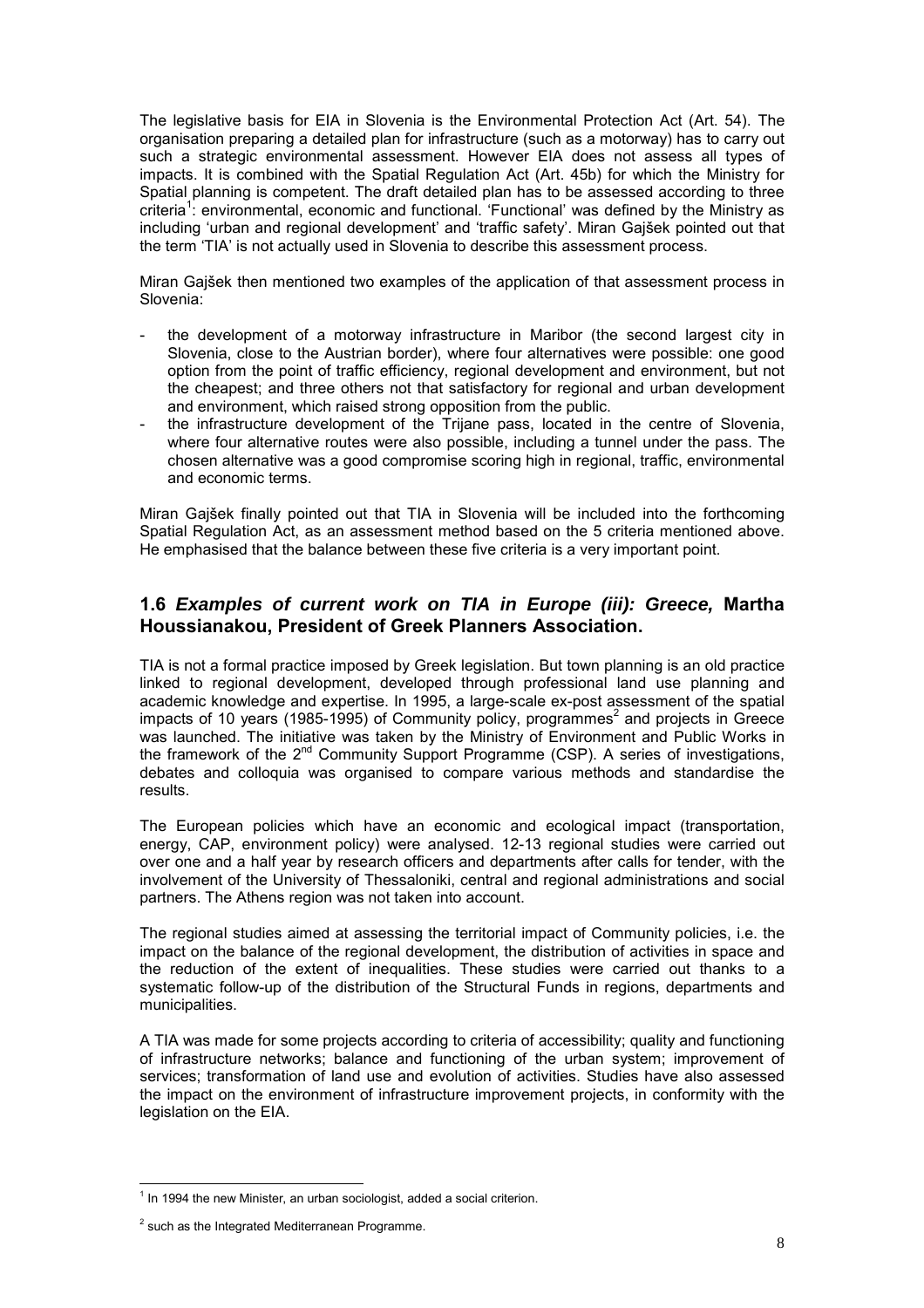At the national level, one specific study has dealt with the evaluation of the territorial impact of the Community policies by theme: transport, energy, agricultural development, industry, tourism, and environment. The following items were addressed: for each activity analysed, what have been the Community policies? Which projects have been carried out in Greece - in which part of the territory? What are the trends and tendencies? What is the impact on the innovation knowledge? What is the impact on the balance of the urban system? What is the impact on the agricultural space and the preservation of nature and heritage? How could all these policies contribute to the ESDP objectives?

The two sets of studies (national / regional studies) have led to proposals for the development of spatial indicators and for the set-up of a spatial observatory by the Ministry.

Martha Houssianakou then assessed the value of having carried out these studies. In the framework of the CSP, the practice of sectoral development without a spatial concept is useless. The planning authorities had to have coherent proposals for the  $3<sup>rd</sup>$  CSP and gather the necessary spatial planning data to launch the national and regional programmes mentioned by the new legislation in Greece, apply the strategies and actions of the ESDP and set up a space observatory.

In Greece, TIA is being carried out with a focus on environmental issues (introduction of notion of sustainable development in legislation in Greece). However it goes beyond EIA. Martha Houssianakou suggested to talk about a 'strategic environment impact' to cover the strategic aspects of the environmental assessment.

# **1.7** *Strategic Environmental Assessment of Regional Development Strategies - Developments in Central and Eastern Europe***, Jiři DusÌk, Regional Environmental Centre for Central & Eastern Europe.**

Within the framework of his research, Jiři Dusík recently looked at EIA but also Health Impact Assessment (as developed by the World Health Organisation) and Social Impact Assessment, coming to the conclusion that the integration of these three types of assessments was a difficult issue. Here the issue of the integration of EIA into regional development planning in CEECs is dealt with, with particular reference to the experience of the Czech Republic.

Regional development strategies in CEECs are a new type of programming documents. CEECs have well developed planning systems; however the notion of regional planning was until recently rather limited. With the Accession process (especially the preparation for the future use of EU Structural Funds), a new wave of legislation dealing with regional development planning as an instrument has emerged.

Jiři Dusík explained that there are two types of programming documents in the context of the Czech Republic:

- (i) The National Development Plan: a large programming document used as a preparation for the future use of EU Structural Funds and pre-accession Funds. It is a voluminous document composed of 6 sectoral programmes and 8 regional programmes.
- (ii) Regional Programming Documents, which correspond to the regional divisions defined at national level in the National Development Plan. These are Programming documents prepared for the regions according to the new Act on Regional Development. Regional Operational Programmes should translate the priorities of the NDP into regional programmes.

What are the issues that have arisen in the development of a methodology for the Environmental Assessment of these programming documents? Two EIA processes are applied to the National Programming Document and the national strategy of RDPs.

The first type is a process based on an 'impact assessment' approach, following a standard EIA-type of procedure. The stages of this process are: the submission of a strategy by public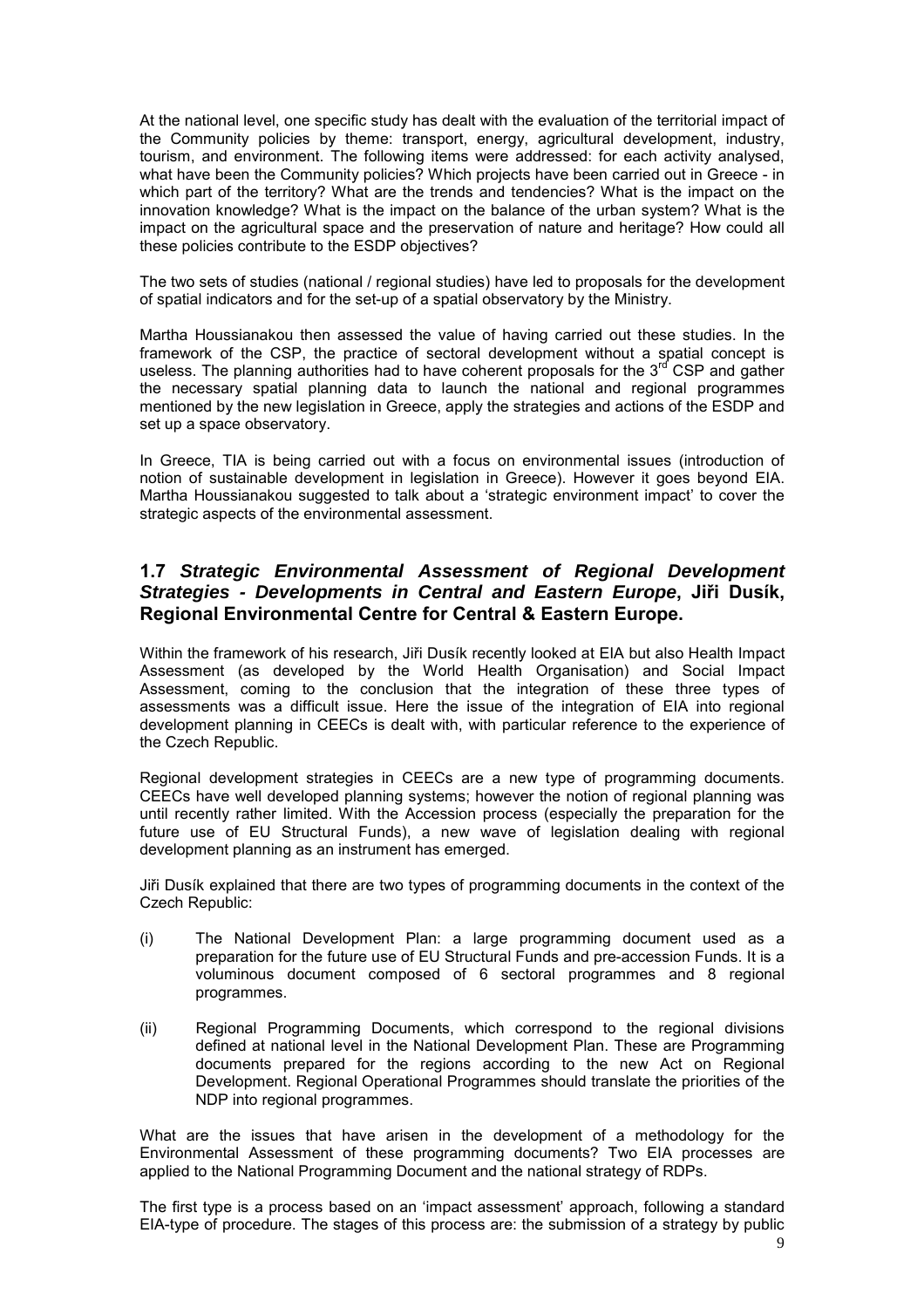authorities; the screening to determine the necessity of EA; a discretionary scoping (not required by Czech Law) to identify key impacts and alternatives to be studied; the preparation of documentation on Environmental Impacts; a public review (within 60 days); the issuing of an 'Environmental Assessment Standpoint' by the Ministry of Environment and finally the approval by government of both documents.

The general lessons of this process are in line with international conclusions. Such a task requires additional time, especially if EIA is carried out ex-post. There are conflicts between planning authorities and environmental authorities when new alternatives are being requested. The EIA is not integrated properly into the planning process. Public participation organised in a traditional EIA-type manner (i.e. through formal public hearings) tends to be ineffective. The 'standpoint' document concluding the process can be effectively ignored and the original version of the programming document, more or less modified, will be approved.

The second type of assessment - the regional EIA - is organised through informal processes not grounded in legislation. Therefore a different approach can be applied. It is an 'objectiveled' assessment rather than an 'impact' assessment. The assessment was initiated shortly after the terms of reference for the strategy were approved. The Environmental Impact team worked in parallel with the Planning team and provided input at each stage of the development of the documents. The assessment framework was flexible and addressed environmental issues from general ones to more specific ones when the concrete proposals were emerging. Public participation was organised at two stages: first after the analytical part of the programming document was finished (through first comments on the quality of the reflection on environmental issues), then at the end of the assessment process.

The key lessons of this type of assessment are first that it did not require much additional time because it was carried out in parallel to the planning process. However, it required a substantial amount of work to co-ordinate the work of both teams. There were frequent miniconflicts between the Environmental Assessment team and the Planning team when environmental issues were inadequately addressed or when there were calls for modification. However no major conflict arose. The regional planning authority was in charge of the coordination. Public participation was effective because it was organised through workshops. Unfortunately only NGOs and business groups participated in these, as the process did not attract the interest of the public as a whole. The outcomes of the Environmental Assessment process were largely integrated into the main programming document. However, it is difficult to prove what the Environmental Assessment team exactly did. The outcome of their work was the optimisation of the strategy rather than the preparation of a written report summarising their work. However a summary of their work and key conclusions is provided in a final report.

On the basis of these two types of approaches, how to go forward? The Ministry of Environment and the Ministry of Regional Development of the Czech Republic initiated the development of a methodology which would look at the different approaches and come up with a suggested optimal procedure. The methodology should be based on the Strategic Environmental Assessment section of the Czech EIA Act of 1992. In developing a methodology, lessons learned from selected OECD countries (the UK, New Zealand, Finland, Sweden, The Netherlands, Germany, and Austria) were taken into account. The Handbook on ëEIA of regional development plans and programming documents for the Structural Fundsí, produced by DG XI in 1998, was also used. Reference was made to the 1998 Aarhus Convention (UN/EC Convention on Public Participation in environmental decision-making  $$ access to information and to justice). Finally the draft SEA directive was also taken into consideration, as the whole process was organised in late 2000 - early 2001.

17 member teams from regional development agencies, environmental planning, land use planning, EIA experts, and NGOs (such as Greenpeace) were put together to develop this methodology. The resulting approach is a combination of the objectives-led appraisal and the Impact Assessment process - the objective-led appraisal being applied when the general options are discussed and screened, the impact assessment being applied when the concrete proposals emerge.

The key recommendations made following this research emphasised the need for an integrated process. The position of the Environmental Assessment team and how it should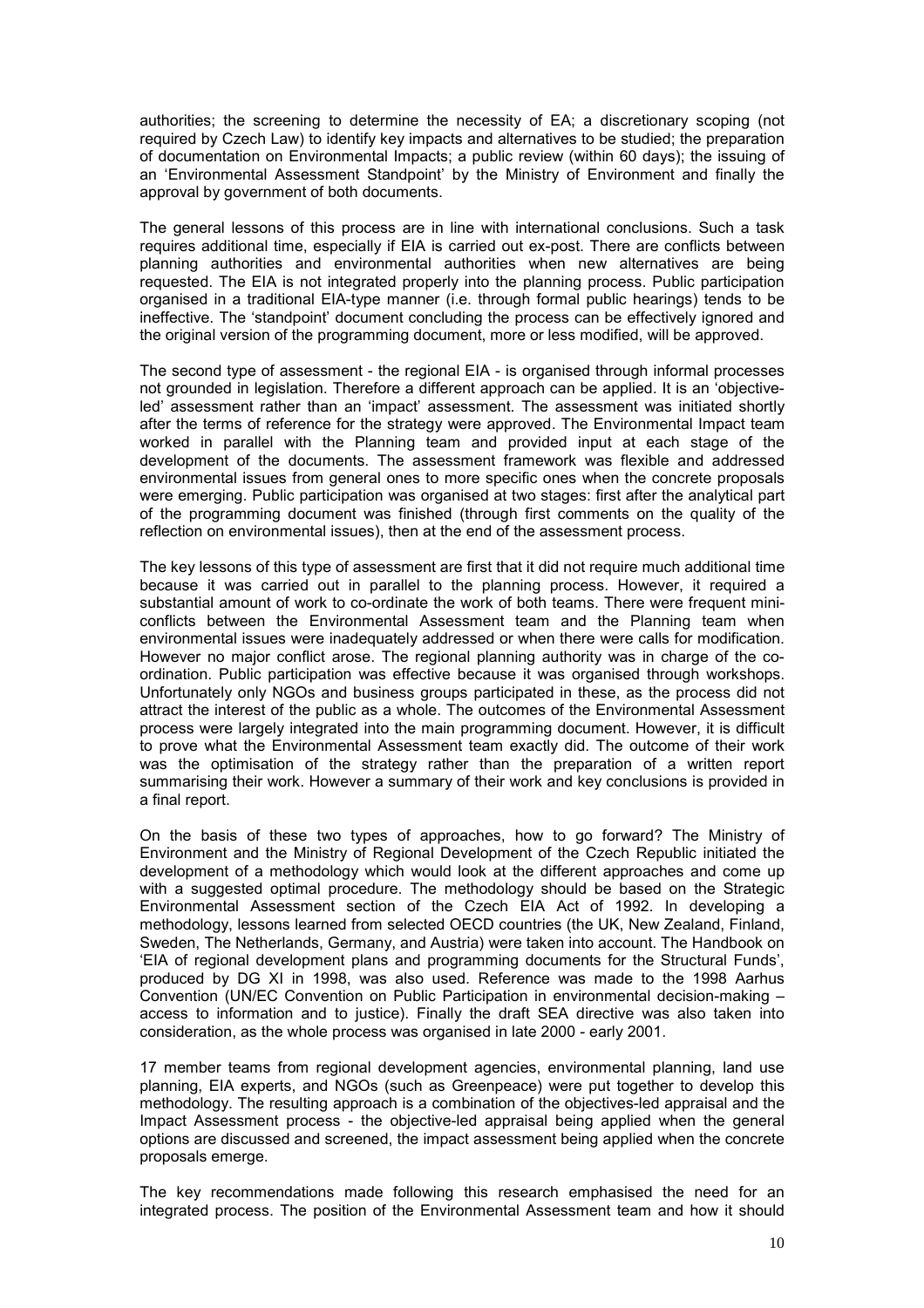interact with the Planning team was clarified. Its role is to continuously remind the Planning team of the environmental issues, suggest ways of improving/optimising the document and request that alternatives be elaborated when necessary. The EA Team has to summarise its final views on the programming document through the SEA Report. Therefore Strategic Environmental Assessment was supposed to gain a clearer position within the planning process. A 2-stage public participation approach was suggested which serves the planning as well as the assessment process.

After 9 months, the Ministry of Regional Development started to raise its doubts about the whole methodology, although it had championed the integration of Environmental Assessment into regional programmes. This sudden reluctance was due to issues of competences and power relations between ministries. Both ministries were interested in one integrated process. However when one Ministry was to gain more control over the planning process, it caused some difficulties. There was also some concern whether the new approach was in line with the SEA Directive (their reading of the SEA Directive was limited to an 'Impact Assessmentí process and not an integrated approach). Finally the Ministry raised concerns about the issues of public participation and access to information and suggested to wait until the new Czech SEA Act was approved. The methodology was eventually approved by the Ministry of the Environment.

As a research centre, the Regional Environmental Centre for Central & Eastern Europe was hired to carry out three out of the four SIAs mentioned above in the Czech Republic and was the lead agency for developing the SEA methodology. The Centre took this example on an international level, looking at the upgrading of environmental assessment systems in CEECs and addressing the following questions: should countries go for a separate EIA type of process or an integrated planning / environmental assessment process? How to implement effectively the SEA Directive? How to stimulate the input of our countries into the negotiations of the SEA Protocol to the Espoo Convention? The research team suggested one approach for the development of national EIA systems - the integrated approach - but emphasised the need to customise environmental assessment processes for various types of planning or programming.

Before customising the processes, one should review the substantive requirements (not just procedural) of specific planning processes: what issues are treated when? Why? Then the substantive requirements of the SEA Directive and Protocol to SEA Convention should be reviewed. Finally a proper procedure should be designed (integrated and customised).

The key substantive tasks within the planning process that were identified in all CEECs are:

- Initiation of the plan /programme (its aims and relationship to other plan /programme)
- Analysis of existing problems within the area/sector for which the plan /programme is being elaborated
- Determination of specific goals of the plan /programme
- Development and evaluation of possible "strategic" alternatives of the plan /programme
- Detailed design of selected alternative of the plan /programme
- Final proposal of plan /programme (incl. implementation and monitoring of its implementation)
- Decision on plan /programme (+ justification for decision-maker)

Annex 1 of the SEA Directive (on the content of documentation) requires a number of clusters of information to guarantee a comprehensive analysis of environmental problems related to plan/programmes:

- an outline of the contents, main objectives of the plan /programme and relationship with other relevant P plan /programme;
- Analysis of the environmental problems relevant to P/P
- Determination of environmental objectives
- Evaluation how strategic alternatives meet environmental objectives
- Evaluation of specific environmental impacts of final selected alternative of the P/P
- Design of measures to mitigate and monitor specific environmental impacts of the P/P
- Justification and summary for the decision-maker and the public.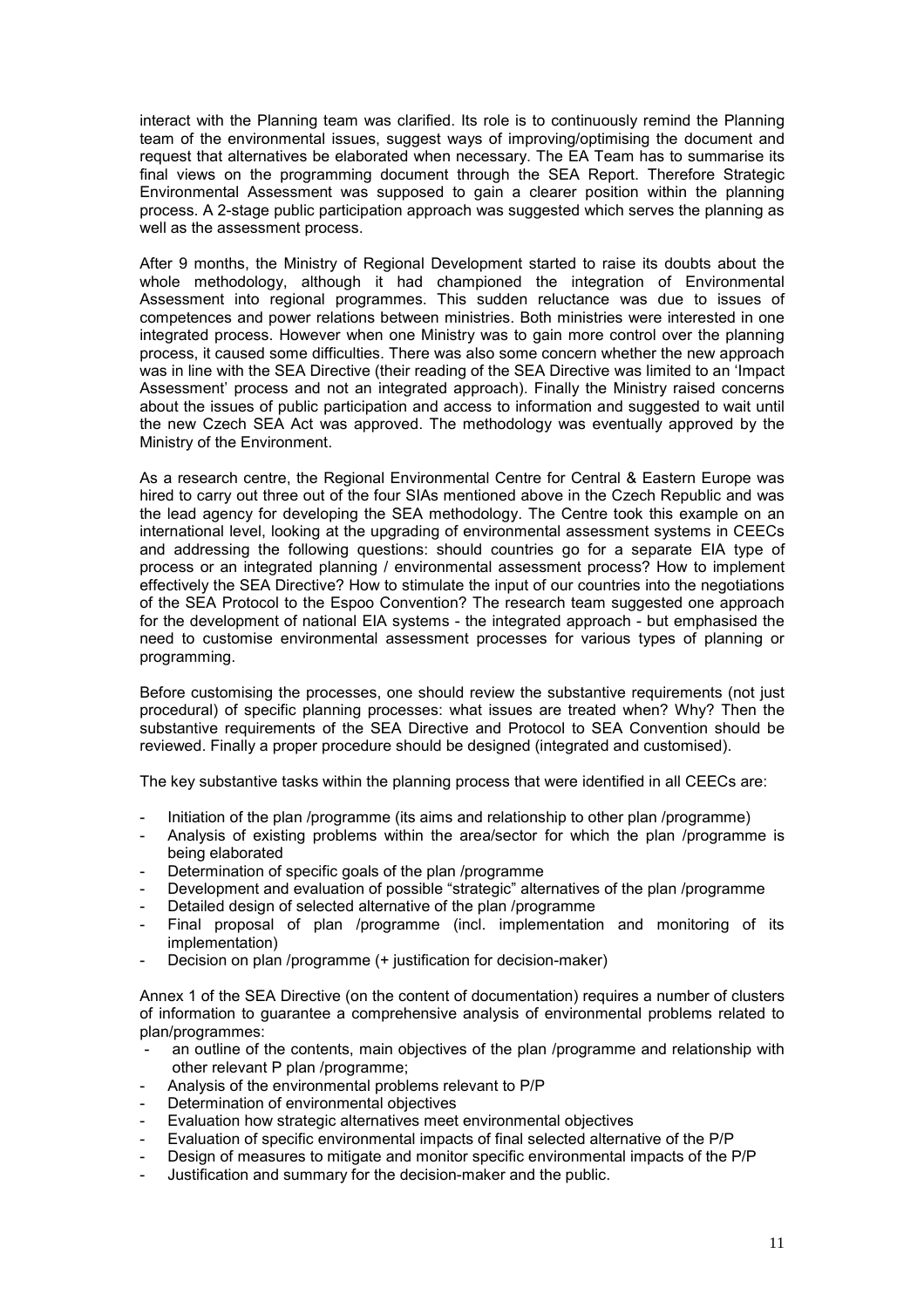The research team therefore suggested a framework for the integration of the various substantive analyses required within EA into the relevant stages of planning process. The chart presented by Jiři Dusík highlighted how to each of the seven stages of the planning process correspond the substantive requirements of the EA process.

| Authority Responsible for Development of<br>the P/P                                                                       | Env.<br>(Health)                                                    | <b>Public</b><br>Part. |                   |
|---------------------------------------------------------------------------------------------------------------------------|---------------------------------------------------------------------|------------------------|-------------------|
| Tasks in Planning of<br>the P/P                                                                                           | Tasks in EA of the<br>P/P                                           | Author.                | (Aarhus<br>Conv.) |
| Initiation of the P/P                                                                                                     | Position of the P/P in<br>the planning system                       |                        |                   |
| Analysis of existing<br>problems within the<br>area or sector for which problems in the<br>the P/P is being<br>elaborated | Analysis of<br>environmental<br>sector/region<br>covered by the P/P |                        |                   |

# **Co-ordination of substantive tasks within the planning process and SEA**

| Determination of             | Determination of       |  |
|------------------------------|------------------------|--|
| specific goals of the<br>P/P | relevant               |  |
|                              | environmental          |  |
|                              | objectives for the P/P |  |
| Design of possible           | Eval. whether          |  |
| "strategic" alternatives     | "strategic"            |  |
| of the P/P                   | alternatives of the    |  |
|                              | P/P meet               |  |
|                              | environmental          |  |
|                              | objectives for the P/P |  |
| Detailed elaboration of      | Evaluation of specific |  |
| selected alternative of      | environmental          |  |
| P/P                          | impacts of final       |  |
|                              | selected alternative   |  |
|                              | of the P/P             |  |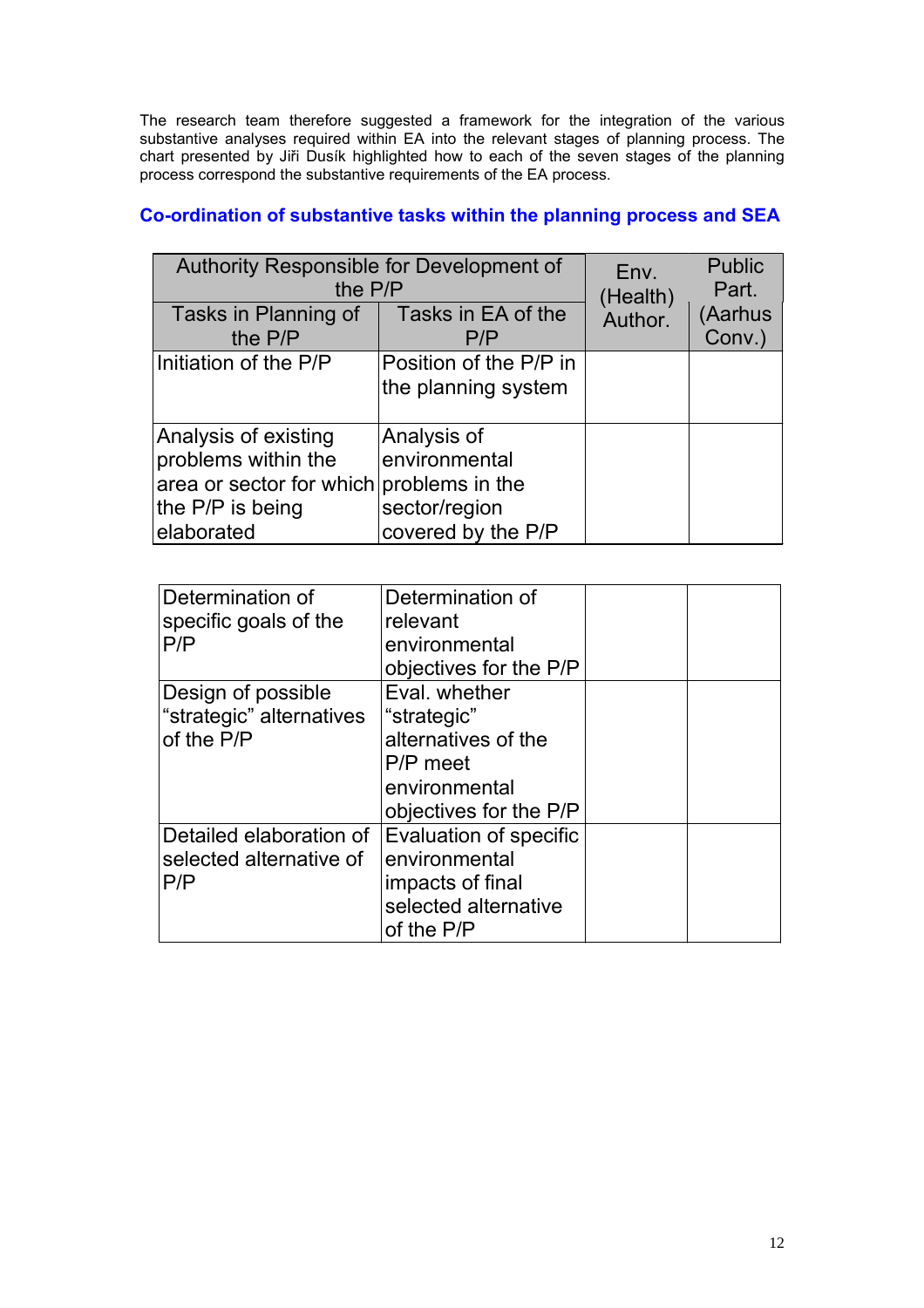| Authority Responsible for Development of                                    | Env.                                                                              | <b>Public</b> |         |
|-----------------------------------------------------------------------------|-----------------------------------------------------------------------------------|---------------|---------|
| the P/P                                                                     | (Health)                                                                          | Part.         |         |
| Tasks in Planning of                                                        | Tasks in EA of the                                                                | Author.       | (Aarhus |
| the P/P                                                                     | P/P                                                                               |               | Conv.)  |
| Final proposal of P/P<br>(detailed<br>implementation and its<br>monitoring) | Design of measures<br>to mitigate specific<br>environmental<br>impacts of the P/P |               |         |
| Decision on P/P                                                             | Summary of the EA<br>process for the<br>decision-maker and<br>the public          |               |         |

The second issue studied by the Research team was the participation of environmental and health authorities as well as public participation. Countries can chose when it is appropriate to organised inter-departmental consultation and public participation.

As a conclusion, Jiři Dusík mentioned that the co-ordinators in charge of the development of SEA systems and the implementation of the SEA Directive in the Ministry of the Environment are in favour of the integrated approach. The question is: will the integrated approach be accepted by the Regional Development Ministry? Or will that Ministry favour separate processes?

**Christabel Myers** mentioned that some people in the audience might be less familiar with EIA, and asked Jiři Dusík why planners did not agree with environmentalists on the issue of public participation. She also asked whether Czech legislation to be issued would be similar to the draft EU SEA Directive.

**Jiři DusÌk** answered that the Czech Republic has a SEA section in its EIA law of 1992 which requires separate EIA process. When his Research Team suggested an integrated process, they looked at two pillars of this process: access to information (based on 2 laws); and public participation at a preparatory stage and at the end of the process. For some reasons, it caused problems to the Ministry of Regional Development. However, Jiři Dusík emphasised that the Research Team did not propose new requirements but highlighted existing legal requirements. He pointed out that planning processes are still rather 'closed' and that part of the administration has not fully realised the impact of the 'Access to Information' laws. This will change under public pressure for information.

Answering the second question of Christabel Myers, Jiři Dusík mentioned that the SEA Directive was indeed the key driving force behind the new Czech legislation. However, there is a debate as to whether there should be an integrated process or a separate EIA-type of procedure (most likely). He highlighted that because the Ministry of Environment would have to agree with each individual development ministry on the modalities of an integrated process, it seems quite difficult. While there are strong logical reasons in favour of the integrated approach, sometimes questions of competences may prevent it.

**Christabel Myers** asked whether the EU SIA Directive would leave it open for member states to determine whether to adopt an integrated approach or not. It was answered that it would.

**Cliff Hague (UK)** asked Jiři Dusík how easy it would be to integrate Health Impact Assessment into the existing list of integrated assessment in the Czech Republic.

**Jiři DusÌk** answered that the research team only looked at social impact assessment and only recently at health impact assessment. Social impact assessment is a difficult issue, since environmental authorities have neither the mandate nor the capacities to review social impacts. It is left to planners to take this on board. As regards health impact assessment, it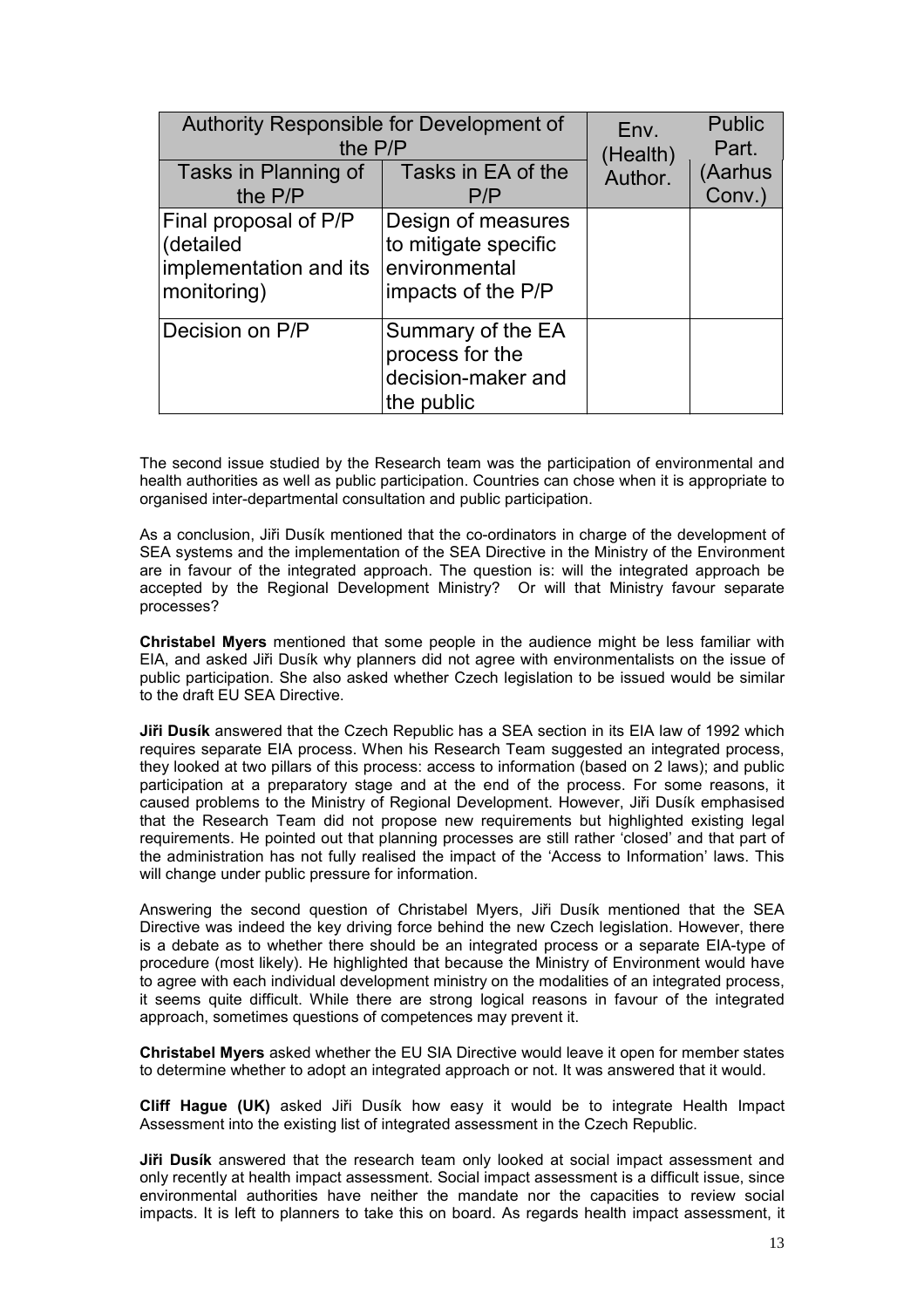comes down to how different notions of health issues are to be analysed within environmental assessment. The WHO-Europe is very active in trying to change the methodology which looks at risk assessment. However there is no continuous participation of health authorities in the EIA process in the Czech Republic.

# **1.8 Workshops** *"TIA For and Against - What are the advantages and disadvantages of a new form of strategic assessment?"***: feedback session from workshops.**

## **Workshop 1 was chaired by Jean Peyrony (DATAR/France). The Rapporteur was Anna Arvanitaki (Greek Ministry)**

There was an underlying assumption in the discussion that there is a need for TIA in one form or another. General concern was expressed however on how it would sit alongside so many other instruments in a context where there is a proliferation of new directives every year (SEA). Could TIA be included as a part of SEA?

Regarding the role of TIA at the EU level, there was a general consensus that the ESDP has been in a weak position and that this kind of methodology would strengthen the ESDP. There is therefore a strong support for the application of TIA at EU level, related to the need for coordination between different sectoral policies and DGs within the EU and for the assessment of transnational programmes such as INTERREG.

Concerning the application of TIA at other levels, there were mixed feelings linked with the variety of situations and contexts involved. In countries where planning is not that effective, TIA could upgrade the functioning of the planning process. In countries such as Greece where supra-national policies such as the EU Structural Funds strongly intervene and make more complex the exercise of development policies, TIA could also be justified. However a customised TIA is needed for different contexts and objectives.

It was finally stressed that such a TIA methodology could promote a common language between planners in a period of crisis for the planning profession. This would also increase the visibility, empowerment and strength of the public in the planning process.

## **Workshop 2 was chaired by Herbert Zimmermann, Germany. The Rapporteur was Virna Bussadori (Italy)**

There was general agreement that TIA is needed as an instrument, but the form that such an instrument should take has not been specified yet. There is no clarity about the meaning and definition of TIA, as well as about the difference between EIA and TIA. There is therefore a need for a clearer definition. EIA could be seen as a part of TIA since TIA also includes environmental aspects. TIA is a wider tool that could help planners in their task, giving them the possibility to integrate several aspects related to the territory (not only environmental but social, cultural, economic aspects). The scope of judgement in TIA is much wider than in EIA.

TIA should also enable assessment at an early stage of the planning process, when amendments and alternatives are still possible. EIA is often applied to a project which has already been decided upon. Alternatives may be difficult at that stage, while an assessment carried out at the very beginning of the planning process could improve that process and open new choices.

It was also emphasised that TIA focuses on spatial plans and not only on projects: this is something new. If plans are assessed from the very beginning, there might not even be a need for the assessment of draft projects (resource savings).

Finally it was highlighted that TIA could help in planning at a transnational, cross-border and inter-regional scale under the new INTERREG III programme. It could assist in better understanding the different planning procedures within various countries.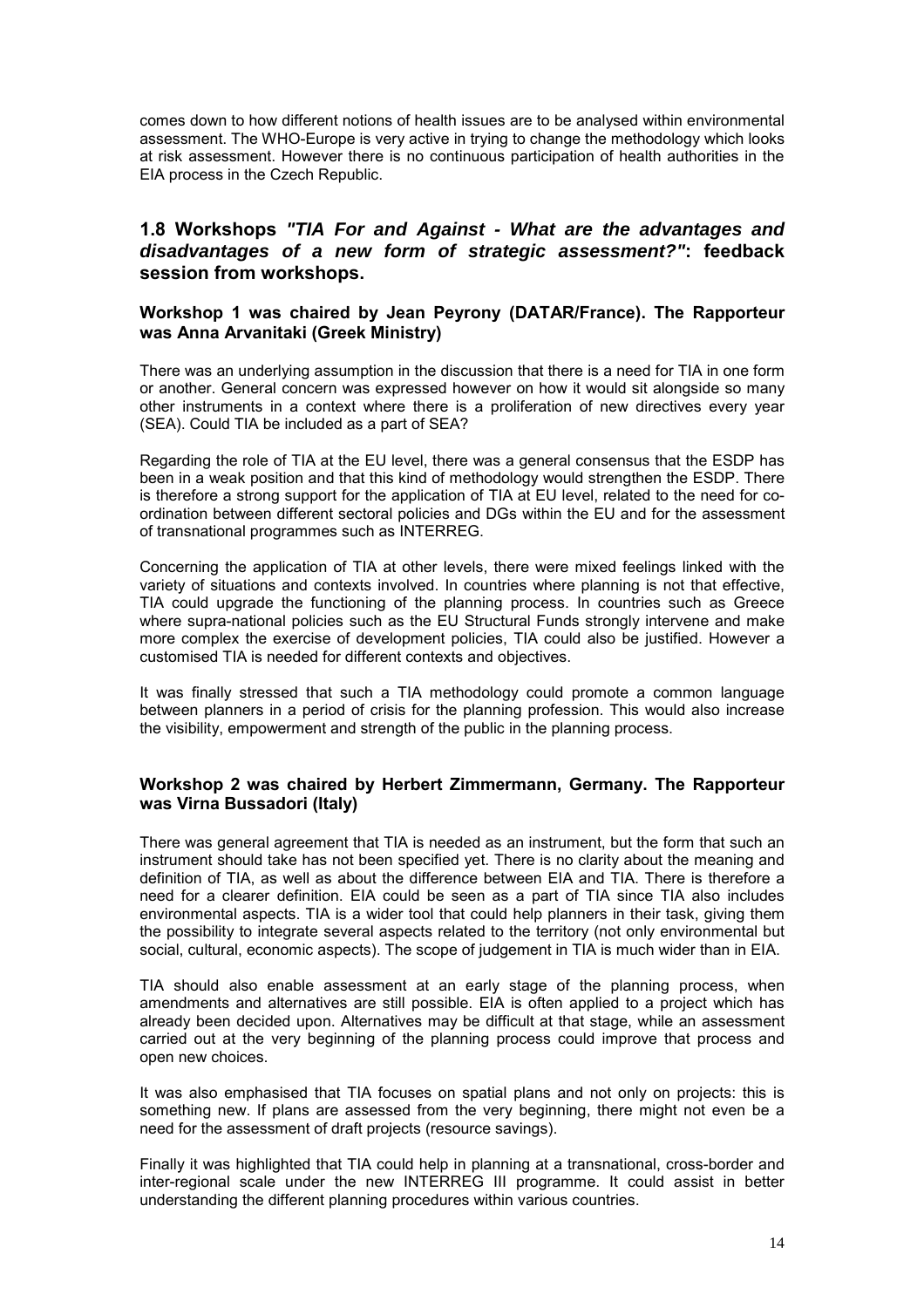## **Workshop 3 was chaired by Dr Juraj Silvan (Slovak Environment Agency). The Rapporteur was Robin Thompson (UK).**

The meaning of 'environment' was first discussed. Broad definitions of the concept can potentially include everything. In a narrow view, there are well established forms of legislation and effective tools for looking at environmental impacts. If environment is interpreted in a wider way, it can be argued that we already have environmental impact assessment mechanisms, and all we need to do is broaden them out. On the other hand, fear was expressed that while widening out the process, one might lose some of the emphasis of the more specific environmental techniques. There was general acknowledgement that the widened process would find much greater difficulty in weighting social and other factors. The issue was also raised that it is quite difficult to establish formal legislation, and that TIA could maybe work in a more informal way.

What matters is establishing the idea that we need a format that looks at all forms of impacts social, environmental, economic, spatial; that involves all the key agents and agencies; that cuts across all the key sectors and finds a way of engaging the public. The question that follows from this is: what is the best instrument to do that? Extending or broadening SEA or EIA could be one way of doing this. Alternatively, we could look at the TIA idea: it might be informal in the way that the ESDP was informal (idea of Adrian Healy), but still very powerful. We might not need to go through the pain of establishing yet another form of statutory instrument. If it is a powerful enough idea and achieves those sets of objectives in a clear enough way, then it may just become adopted as the right thing to do.

# **2. Afternoon session chaired by Charles Lambert, ECTP President.**

Charles Lambert, the current President of the ECTP, thanked the Walloon region and the British government for their support in the organisation of the Conference. He highlighted that it was the second time that the ECTP conducted joint work with the CSD (the first time being in Warsaw).

# **2.1** *Prospects for further work on TIA***, Friedrich Schindegger, Austrian Institute for Regional Studies and Spatial Planning (ÖIR).**

From an Austrian point of view, it seems appropriate to apply to the transnational level a planning instrument which has proved its value at the local and regional levels in several MS (in particular Germany and Austria). For the past forty years, spatial planning in Austria has comprised two elements / approaches:

- A prospective approach to the comprehensive shaping of an area;
- A project-related approach assessing the impacts on the spatial structure of specific ready projects. During the evolution of spatial planning practice over decades, a variety of informal project assessments (*Raumverträglichkeitsprüfung*) have emerged applied to power stations, motorways and highways, cable car and ski stations, electricity lines, natural parks, golf courses,, dumping grounds, shopping centres  $etc...$

The first approach often proves a necessary base for the second one and the second approach generates the necessity of elaborating the first one.

There is now a clear support for the application of the TIA approach to the transnational level. The ESDP itself mentions TIA several times, putting it in a European context, and recommends the application of TIA at several territorial levels:

- as an instrument for spatial assessment of large infrastructure projects (Option 29),
- coastal areas, mountain areas and wetlands ... (Option 42),
- water management projects (Option 52).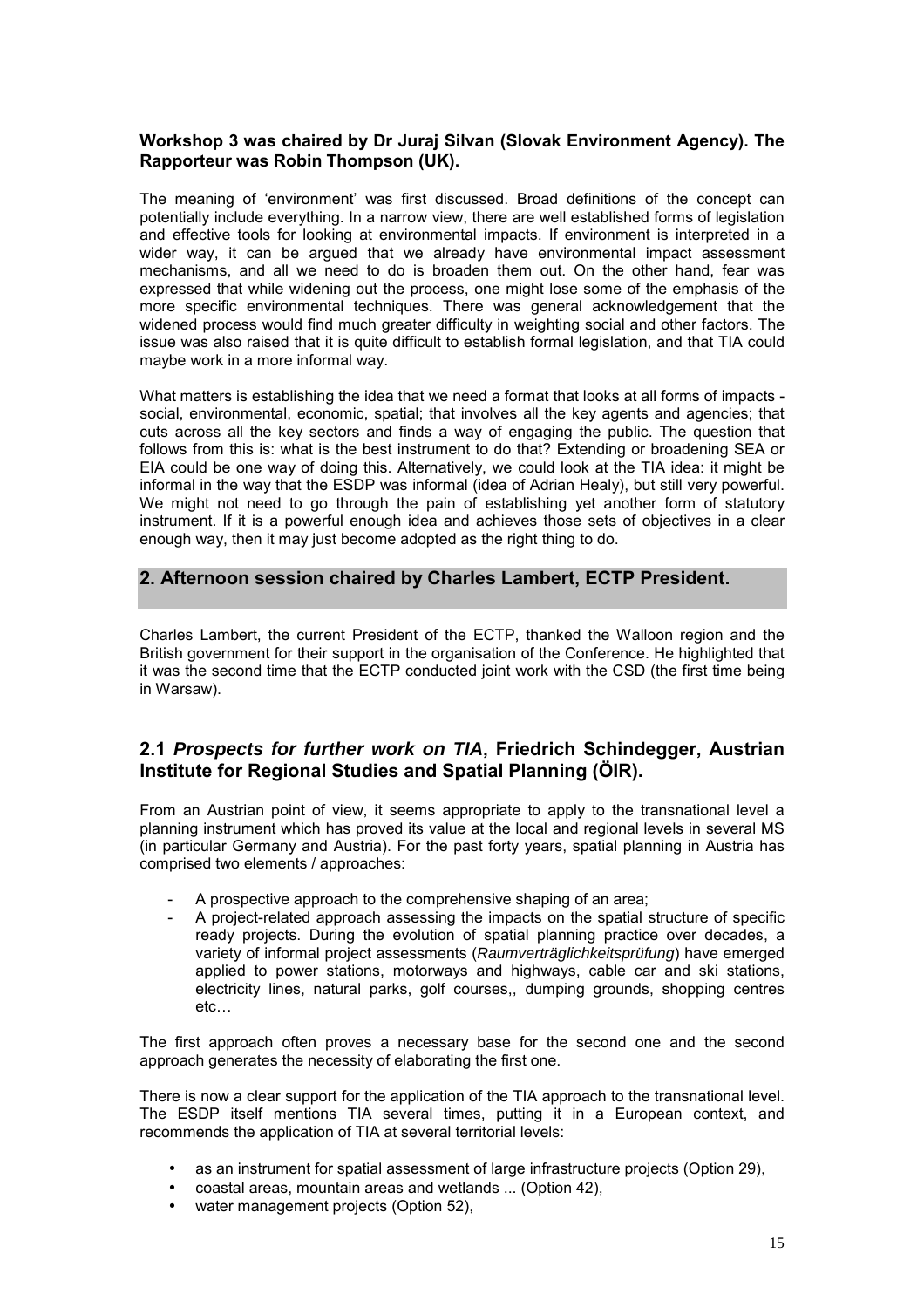- cross-border TIAs (rec. after para. 178),
- MS to intensify exchange of experiences on TIA (rec. after para, 178).

When talking of the transfer of the TIA approach to the transnational level, Friedrich Schindegger made it clear that he did not recommend the introduction of a new assessment procedure in a formal sense (i.e. through new European legislation) besides the existing instruments of EIA and SEA. What he instead recommended is better characterised by the expression 'Territorial Impact Analysis' – TIAn (Anwirksamkeitsanalyse). The table below shows how the TIAn fits into the existing variety of instruments.

|            | spatial level                           | concern                            | type of<br>planning               | legal basis                                                     |
|------------|-----------------------------------------|------------------------------------|-----------------------------------|-----------------------------------------------------------------|
| FIAn.      | transnational,<br>national              | impacts on<br>spatial<br>structure | programmes,<br>plans,<br>projects | no legal regulation                                             |
| EА         | regional,<br>local                      | impacts on<br>spatial<br>structure | projects                          | no legal regulation<br>at EU-level, partly<br>at national level |
| <b>EIA</b> | regional,<br>local                      | environmental<br><b>issues</b>     | projects                          | EU regulation                                                   |
| <b>SEA</b> | transnational,<br>national,<br>regional | environmental<br><b>issues</b>     | policies,<br>programmes,<br>plans | EU regulation<br>prepared                                       |

Friedrich Schindegger pointed out that a major difference between the TIAn he recommended and the TIA at the local / regional level practised in Austria is that it may serve not only as a procedure for evaluating projects but also plans and programmes, in particular sectoral plans. He also underlined that the main difference with the EIA is the wider scope of the criteria, the earlier stage in the planning process at which assessment is carried out (when the projects are flexible enough to develop alternatives), and the reference to existing spatial plans for deriving the criteria for the assessment.

Following the ESDP, the application of the TIA (TIAn) at the INTERREG III level for the CADSES Programme was proposed, as a follow-up to the 'Vision Planet' document developed during INTERREG IIC.

What could be the objective of TIAn? Friedrich Schindegger insisted that the objective should not be to undertake an additional assessment and foster confusion, but to describe the spatial impacts and highlight the necessity of an accompanying territorial concept and plan for regional policies/programmes to be started.

Finally Friedrich Schindegger mentioned two Austrian examples of the application of TIA:

key projects of rail and road. The outcome was the demonstration of the benefits in different terms. 17 quantitative and qualitative indicators were used for different areas, using ëmulti-criteriaí analysis (*Nutzwertanalyse*).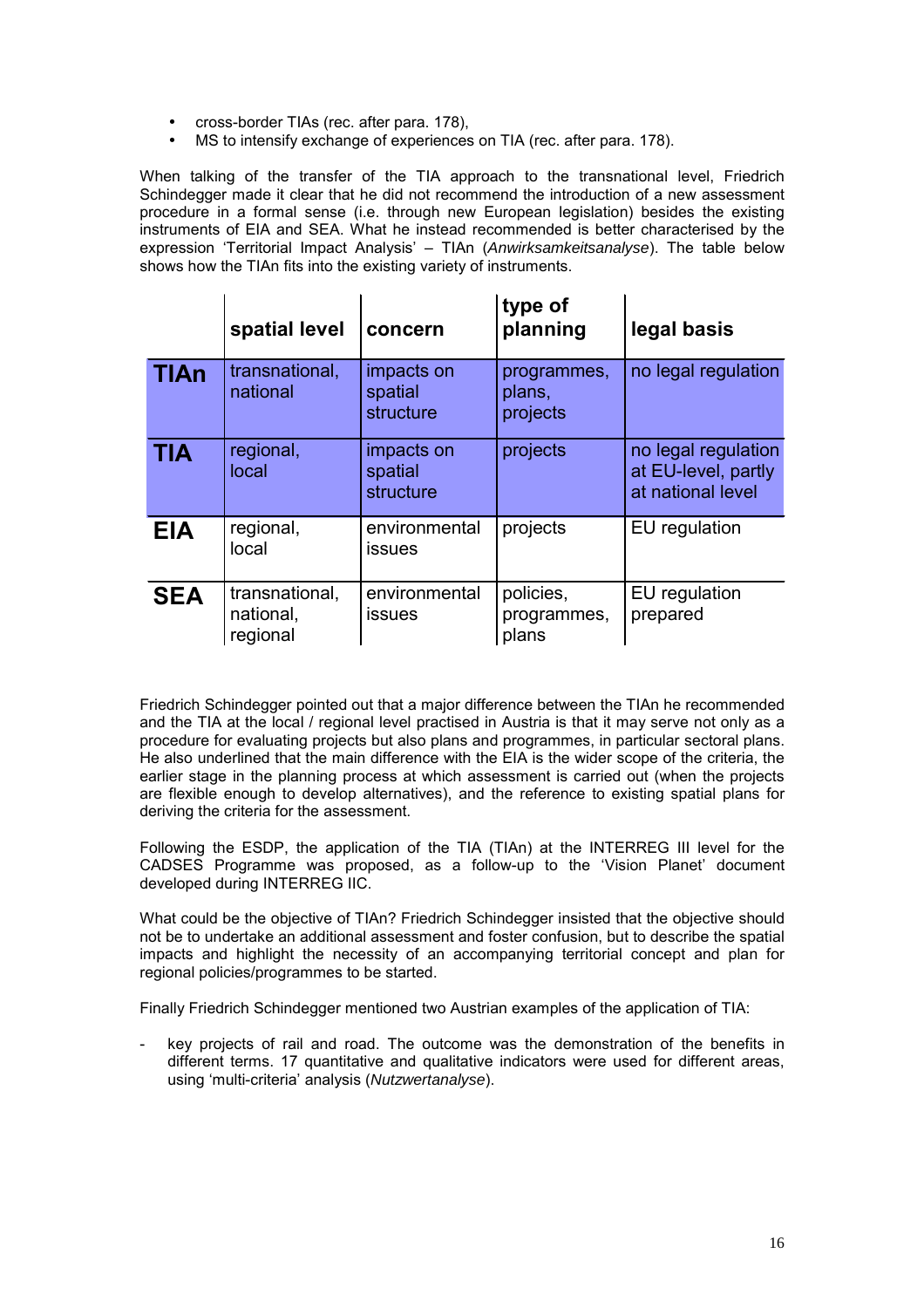

At regional level: a large-scale project involving an event centre and entertainment park in Carinthia (near Villach). The special function of TIA in that case was not only to be an adequate instrument for the assessment of the project, but also a tool to develop and improve the project as an accompanying part of the planning process. As a result the ëevent centreí was improved and the amusement park was completely dropped out of the project. Although no judgement is made on the final result, it is important to point out that the TIA process contributed to the development of the project. This can be an important function at the transnational level.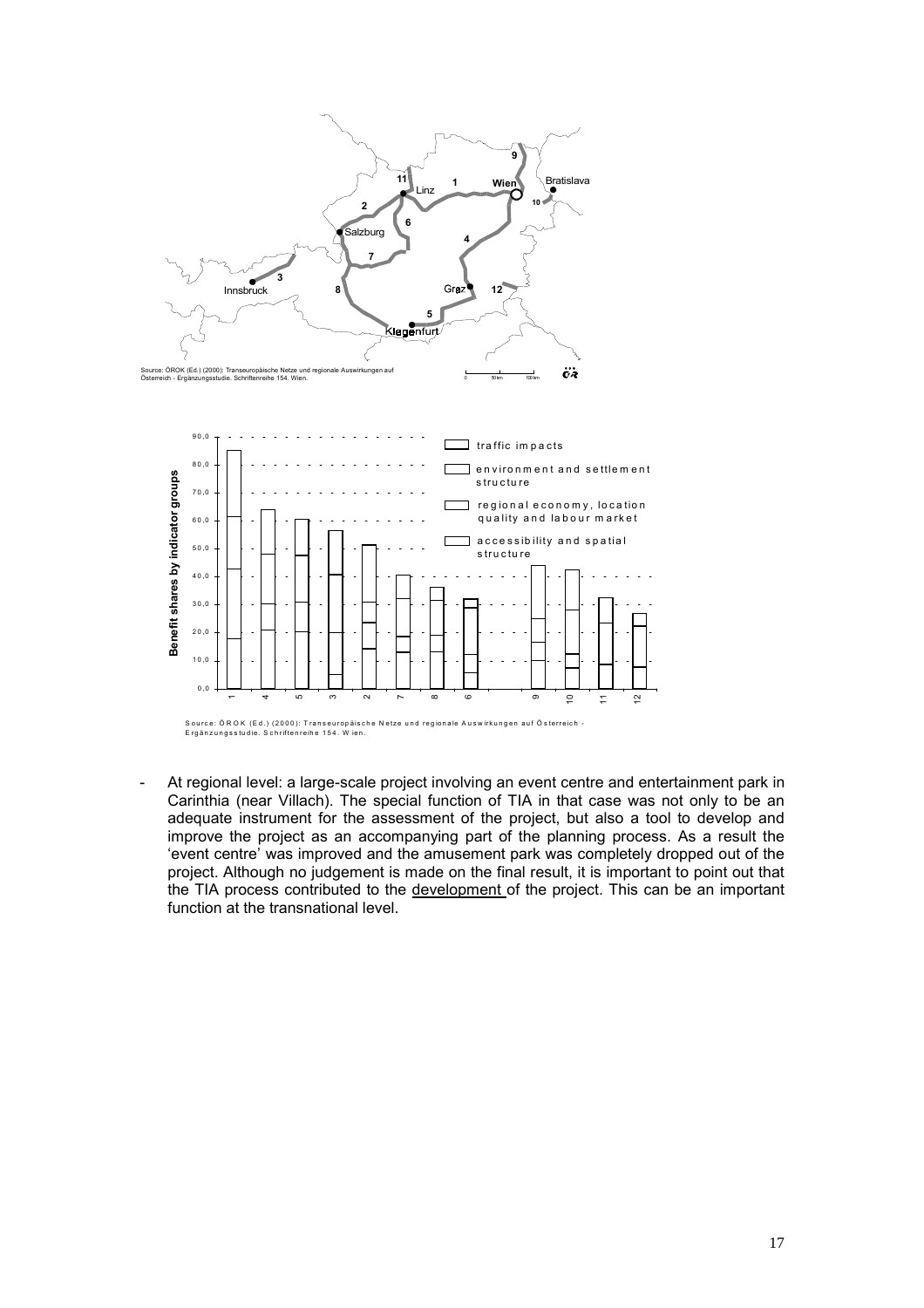# Event Centre / Entertainment Park



**Charles Lambert** remarked that Friedrich Schindeggerís approach consisted, as opposed to what many would fear, of using a local experience and wanting to apply it at transnational level. He asked Friedrich Schindegger, however, why he was so keen on using a different terminology (talking of analysis rather than impact) and on not adding an extra procedure, in spite of the positive experience of TIA in Austria at local level.

**Friedrich Schindegger** answered that the success of TIA at the local level in Austria was based in 90% of cases on an experience using informal assessment. Therefore he did not recommend a formal TIA procedure at the transnational level. Only the Province of Carinthia introduced the formal procedure of *Raumverträglichkeitsprüfung* in their law 3-4 years ago. He argued that no one, in the world of business and administration, was interested in an additional formal procedure in addition to EIA and SEA.

# **2.2** *The view from the European Spatial Planning Observatory Network***, Thiemo W. Eser, Trierer Arbeitsgemeinschaft für Umwelt-, Regional- und Strukturforschung (TAURUS).**

Thiemo Eser presented the ESPON and its future work on TIA. The ESPON was born out of the ESDP process. During the preparation of the ESDP there was growing awareness that there was not enough policy-oriented research on the European spatial dimension. The European Commission also highlighted that EU Structural Funds have a strong territorial dimension and that it would seem adequate to have a better idea of the territorial effects of the Cohesion policy. This should move beyond the measurement of the GDP per capita or unemployment rates in lagging regions towards a more comprehensive territorial approach, and improve the co-ordination of territorial impacts of sectoral policies. A major part of the ESPON research strategy will aim at developing data and indicators to assess spatial development. The ESPON will also carry out thematic studies, impact studies, strategic studies and implementation studies to evaluate data and achieve policy-oriented results. The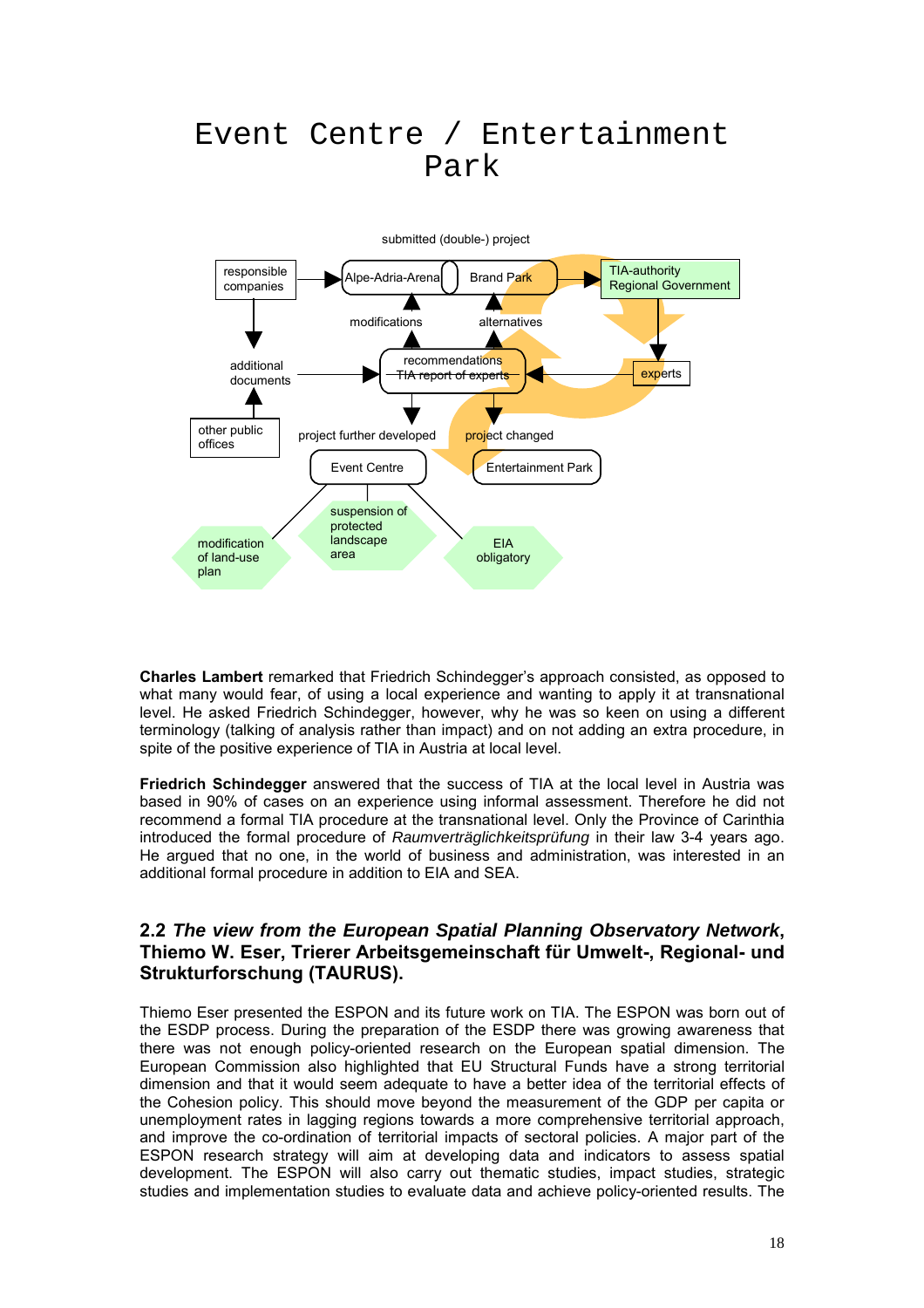ESPON Guidelines specified that research should cover the enlarged Europe and its future neighbours.

Priority 1 of the ESPON Guidelines refers to the development of TIA analysis: how can we actually measure spatial development? Priority 2 of the ESPON Guidelines refers to studies on the territorial effect of sectoral policies such as the Structural Funds and related Funds (accession / pre-accession instruments). It also aims at investigating the institutions and instruments of spatial policies. Priority 3 of the ESPON Guidelines refers to the co-ordination of all the results between different priorities and measures, the development of integrated tools for European spatial development, and the recommendation of policy instruments to implement the ESDP policy options.

How will the ESPON be organised? The European Commission and the member states and partner states (candidate countries + Norway and Switzerland) monitor the work of the ESPON: they actually constitute the CSD which is the Monitoring Committee for the programme. A management and payment authority, the Luxembourg Ministry of the Interior, is responsible for the operational working of the whole network. National Focal Points in every country will provide access and give advice to the working groups on where to get data. Finally joint transnational project groups will carry out the research projects under the different measures. The whole Network is co-ordinated by a Co-ordination unit, in charge of organising the information flows between the projects and supporting the Monitoring Committee and the Steering Committee in their administrative tasks.

What kind of relation can be seen between the ESPON and TIA? A definition of TIA was prepared by the ESPRIN study team, as mentioned by Adrian Healy: TIA is simply a way of presenting and systematising good planning practice by assessing the impacts of major development proposals and their spatial distribution. But several terms in this definition raise further questions:

- ëDevelopment proposalsí: what is hidden under this term? Projects (for which IA is usually used), measures, plans and policies.
- ëGood planning practiceí: what is ëgoodí? A reference document is needed to say whether something is good or bad.
- ëPresenting and systematisingí: this includes a strong element of implementation. So what is it used for? How can we actually include that into the policy process?

What kind of coverage of the issue of the TIA does the ESPON envisage? Which territorial approach, which policy scope, which scale, which quality of information? In terms of coverage, TIA applies to policies (EU sectoral policies), plans, programmes and projects. In terms of its scope, there is a strong emphasis put on the EU regions and on the cross-border and transnational dimension. Scale, however, has to be seen in relations to the policies assessed. The policy scope includes the whole range of policies which have a strong spatial effect, from infrastructure policies to agricultural policies. Finally, as regards the quality of information available, the main contribution of the ESPON will be to improve the data and tools available for the investigation of territorial impacts. The scenario approach is quite interesting to assess different kinds of development on the EU scale.

Thiemo Eser concluded that the ESPON's enquiry into TIA would concentrate much more on measures and policies rather than on projects, and that it would have a wide thematic scope. He also underlined that there is a big variety of policy approaches in the member states and at the EU level. What the ESPON could do is to find a common understanding of what the TIA is and should be.

# **2.3** *Transport networks appraisal in the UK***, Phil Bradburn, UK Department of Local Government, Transport and the Regions (DTLR).**

Phil Bradburn presented the appraisal process in the field of transport in the UK. Transport affects a lot of different things: economic growth, state of the environment, and land use planning. It is important to look at all options and all impacts that transport investment can have to make an informed decision based on comprehensive information. The approach used in the UK is called the 'new approach to appraisal'. It is an integrated approach in that it looks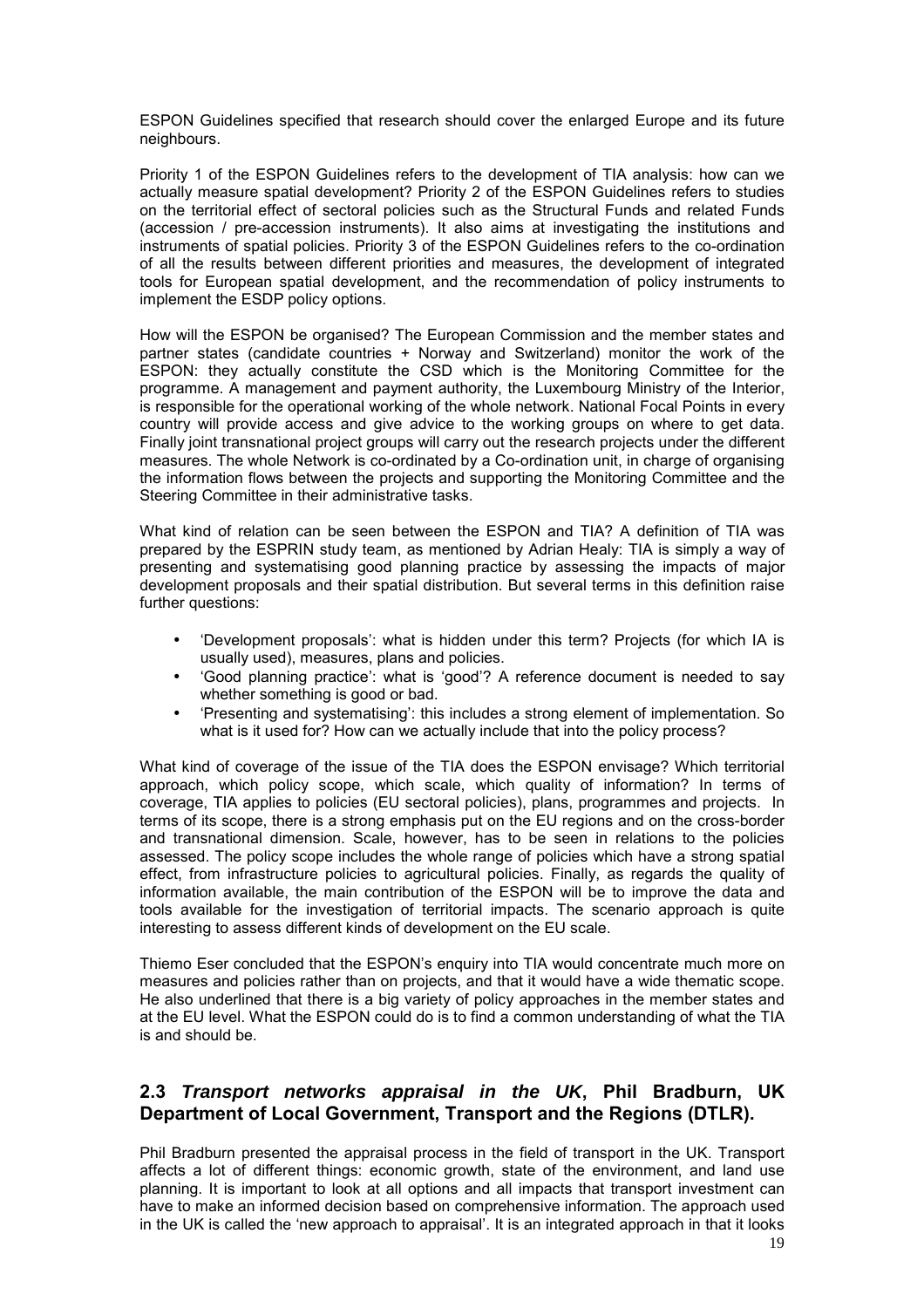at different impacts - environmental impacts (landscape, biodiversity ...), economic impacts and social considerations (accessibility). It is a problem-based approach in that it is not assumed, for example, that because there is congestion, therefore a new road is needed. The approach is rather: there is congestion, what do we best do about it? Do we introduce a new bus lane? Do we try to encourage modal shift or do we do influence land uses?

All the solutions/options that are considered are assessed against 5 criteria: protection and safeguarding of the environment; improvement of safety (reducing accidents); support of the economy; improvement of the accessibility; and integration with other modes but also other policies (land use). All these impacts are put together in an 'appraisal summary table', which presents all the impacts in a single page easy for decision-makers to understand.

In trying to generate policies and projects, information should be drawn from as wide an audience as possible, including local community groups and local authorities.

Phil Bradburn then described in more details what an 'appraisal summary table' looks like. The problem under discussion is located at the top of the table. Then the impacts on the environmental are mentioned (landscape, heritage, biodiversity); then the impacts on safety; on the economy (time savings; reliability; regeneration...); on accessibility; and on policy integration. Some of these impacts are described in quantitative ways (time savings and safety benefits for example), some through textual descriptions. Phil Bradburn emphasised that ëimpactsí are not added up at the end of the table. All the information is presented to decision-makers who will then make their own judgement on the weight to attach to each type of impact, which will be different for each project.

In filling in the appraisal summary table, information stemming from Environmental Impact Assessment is taken into consideration. Transport modelling work also generates information about time savings and accident savings. In the economic section, information generated by transport models will show how, if mode shift occurs, revenues are affected. The software used for this is called TUBA ('Transport User Benefits Appraisal').

The approach is used in a lot of different contexts, for example by the Highways Agency, by local authorities, government offices and regional offices. For smaller schemes a 'slim down' version of the appraisal process is used. The appraisal process is used for multimodal studies and for looking at the future development of airports and railways. Guidance on the appraisal process is provided, since it is generally outside consultants working on particular projects or programmes who actually carry out the work.

Phil Bradburn emphasised that the appraisal process is not steady and is being further developed and improved on the basis of experience and research. Research is currently being done on the impact of transport schemes on regeneration, on the distributional impacts of transport investment on different social groups (as part of the social exclusion agenda of the current government), and on the integration of different sectors (environment/transport). Work is also being carried out on the monetary valuation of environmental impacts such as noise reduction. Finally, the effects of land use changes on transport (looking at trip breaks and trip generation) and the land use implications of changes in transport network is an issue that should also be looked at. Phil Bradburn referred to the DTLR Web Site for more information on the theme which he presented.

**Charles Lambert** noted that in the five criteria mentioned by Phil Bradburn, planning was not present. He pointed out that in many parts of Europe there has been a historical difference between transportation and planning. **Phil Bradburn** answered that it was indeed important to pull together and integrate land use planning and transport (which have often historically diverged).

## **2.4 Workshops on the application of TIA at different levels: feedback session.**

## **Workshop on TIA and EU policy**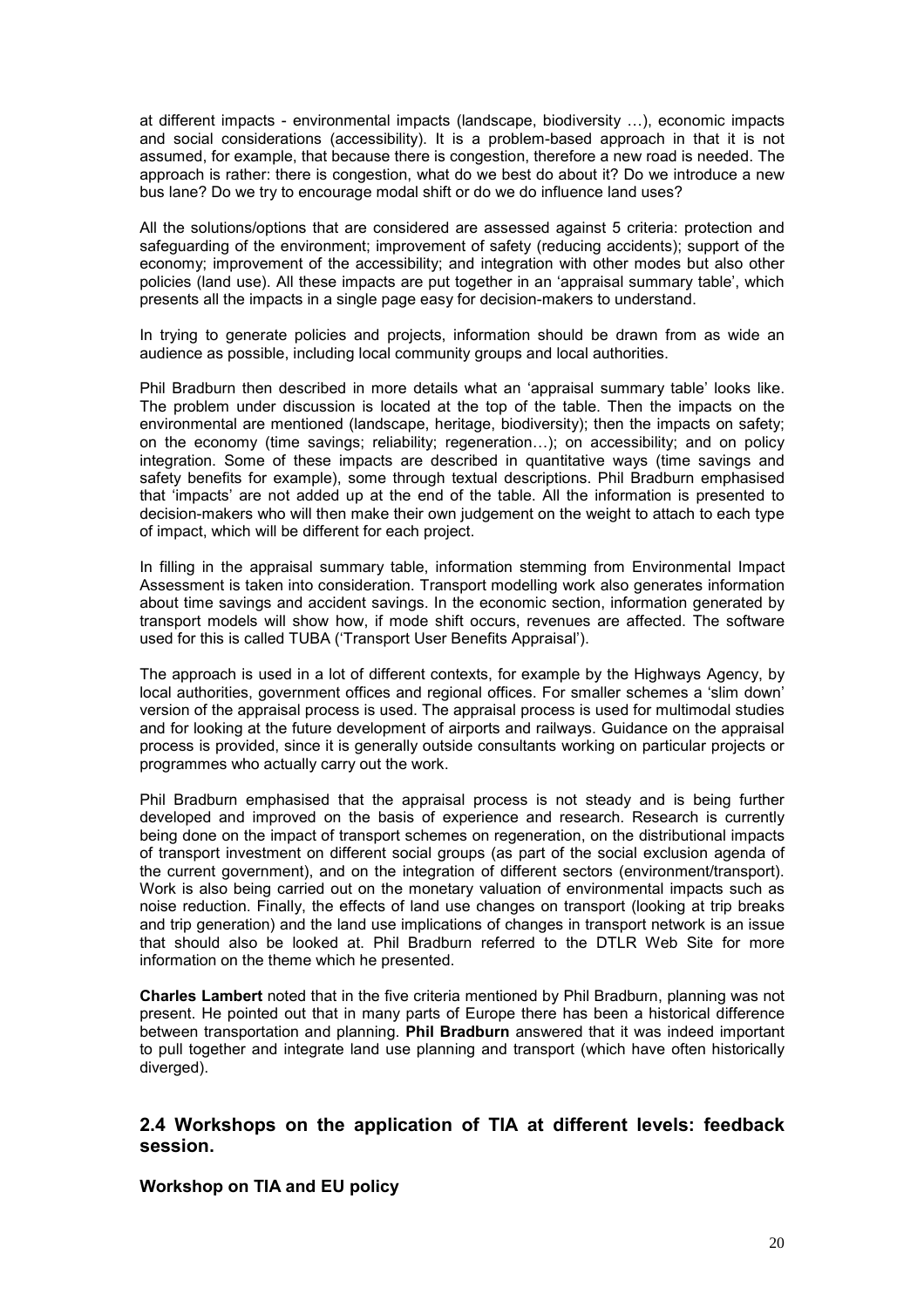It was suggested that applying TIA at the level of EU policies could be a delicate and problematic issue in certain cases. The TIA of TENs is often advocated, for example. The problem is that the main decisions for the TENs are taken at the national level. The EU coordinates the national networks but has neither competence nor financial capacity to actually implement them. A TIA at EU level might point towards different ways of implementing the TENs than proposed by the member states and would therefore bring about different policies in the member states. This could cause some problems of interference. On the other hand, it is quite clear through the example of the Common Agricultural Policy that EU matters – if we have a TIA of the CAP at EU level, then TIA is addressed to the right actor because this actor can actually modify the policy for which it is responsible. In the case of TENs it is not so clear.

A Spanish speaker then added that TIA as an instrument could reveal the contradictions of EU policies. A Greek speaker also made the same comment, adding that TIA could also help to overcome these contradictions.

Jean Peyrony mentioned the report by Jacques Robert on the impacts of Community policies on cohesion (transport, environment, CAP) and argued that the issue of the articulation of Community policies is related to the broader theme of governance explored in the White Paper on Governance.

A speaker from the Walloon region mentioned that the issue of public participation in TIA had not been mentioned very often in the debates. She pointed out that public participation and the information of the public should be included in the assessment process if EU policy is to gain a wide support from the public. She mentioned the example of the Walloon region in that field. The importance of the theme of public participation was then acknowledged by other participants. It was noted, however, that securing public participation in transnational strategies and projects might be difficult because of the large scale of the territories concerned.

An official of DG Environment of the European Commission reminded the participants that there are a number of Directives at EU level which already have strong implications for public participation. The Directive on the freedom of access to environmental information has been an enormous success. The EU environment policy has been a victim of its own success in that respect, because of the number of complaints that are received by DG Environment from normal European citizens who complain that procedures have not been correctly followed. This is positive because it is improving European governance, but it is a headache for DG Environment which cannot cope with the number of complaints received.

## **Workshop on Local application of TIA**

Four points emerged out of the discussion. There was first a general agreement that the TIA approach is not only useful but also appropriate at the local scale. It was generally agreed that the technique should not be applied just to local projects but also to local plans and programmes, because these in turn have local impacts. There was a strong suggestion that the TIA could be used as a very useful precursor to the EIS, in that many projects could have an initial assessment under the TIA approach, prior to going into the detailed design necessary for undertaking the EIS approach. In other words there would be significant project design savings by using the TIA approach up front.

Concern was also expressed that if the TIA is done only at the higher level, if there is no mechanism by which projects can be examined at the local level, then the local community can miss out on actually participating in the process. The TIA should relate to the locality through the participation process.

Another point made was that because of the diversity and the specific nature of localities, it is not possible to reduce TIA to a formula which would set out headlines as to what is to be handled, in the way that there are for example 6 or 7 areas specified in the EIS Regulations. Therefore, without TIA at a local level, these diversities which are going to be impacted upon will be missed out.

## **Workshop on TIA and cross-border/ transnational programmes:**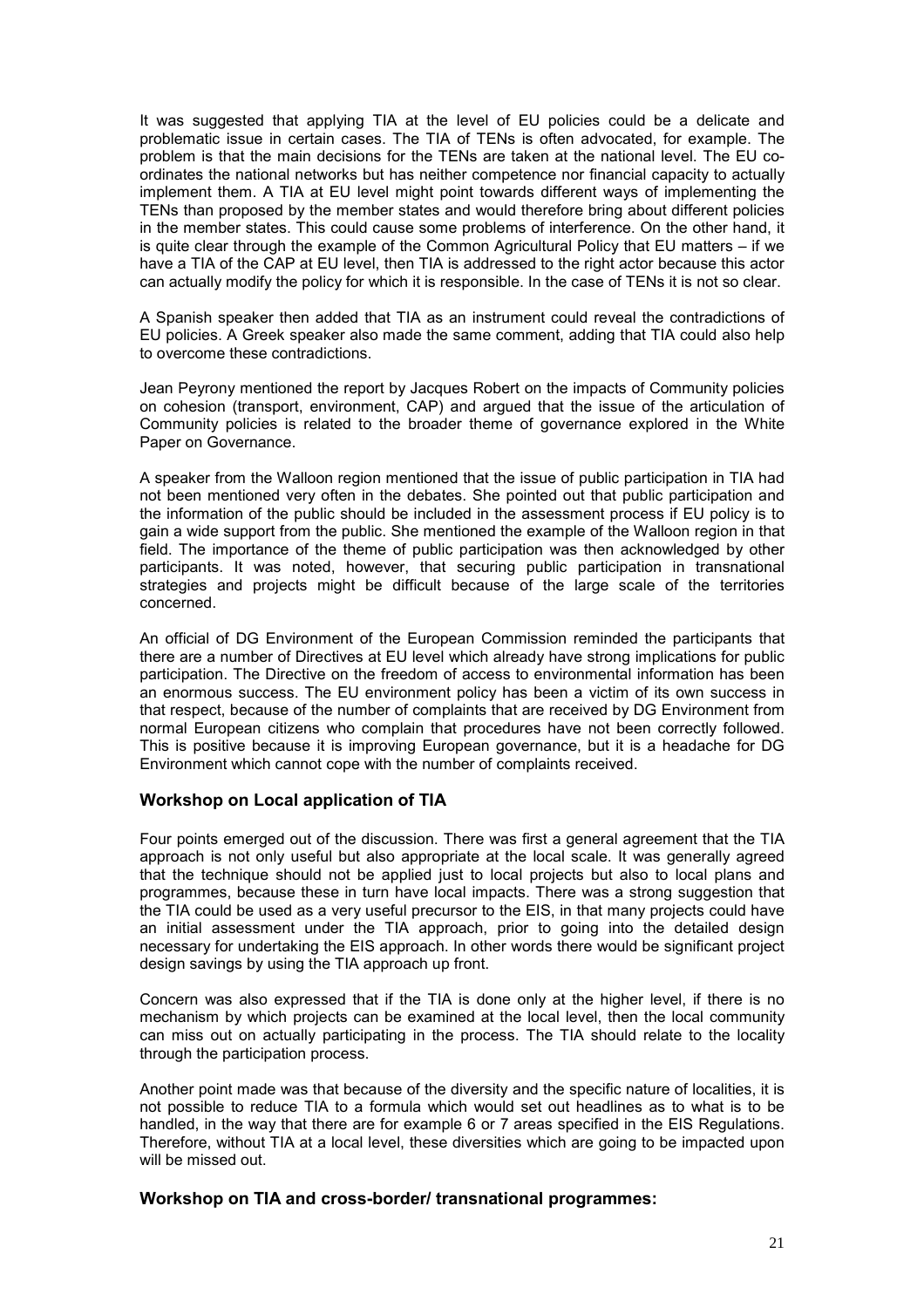The debate started with a semantic discussion of the meaning of the term 'territory'. It was then underlined that cross-border and transnational plans / projects are certainly a focus of TIA. TIA could look at the impacts at a very local scale (in the case of a cross-border project such as the implementation of an industry zone along the border) and at a wider scale, including the European scale. This ability to look in a very broad territorial perspective may be the added value of the TIA on a European level, for example when assessing the TENs or TINA: it is obvious that the functioning of the whole network should be taken into account.

There was strong support for TIA as an informal instrument and no support for a new EU Directive at this stage. TIA should be tried out and applied in an experimental way on specific projects under the three strands of INTERREG III.

## **Workshop on TIA and Regional programmes**

The discussion reached the same conclusions mentioned in other workshops. TIA should not become a new compulsory EU mechanism, but it should first be proposed as a guideline for member states through recommendations and proposals. Planning is not a unified activity at the European level and is a responsibility of the member states, so TIA should remain a guidance for future planning.

There was also some concern and debate as to whether by introducing TIA, the other types of assessment already existing (EIA) should be included or carried out in parallel.

## **Final comments**

A British speaker mentioned that it is very unlikely that there will be an EU Directive on TIA in the (near) future, since spatial planning is not part of the EU Treaty and is not an EU competence. Such a Directive would therefore be a heavy political issue. Paulo Correia supported that argument and added that there is no need for a directive on TIA because the methods have to be by definition variable. It is the 'attitude' that counts rather than the specific regulation of what to do and how to do it.

A speaker mentioned the requirement for 'sustainability impact assessment' requested by the Heads of States and Governments in Gothenburg in June 2001. The Commission has been asked to work on a methodology to develop this. It seemed to him that that concept could act as an umbrella for other concepts such as EIA, SEA, TIA or TIAn. Following that remark, another speaker pointed out that what is meant through all these terms is that "there should be impact assessments during spatial policy-making processes" in an interactive way taking into account all the relevant aspects.

## **2.5 Final round up.**

**Christabel Myers** concluded that there seems to be a very strong view that TIA is an umbrella term with the principles of sustainable development running across it. The approach will differ to fit the particular reasons for using TIA methodology. TIA has to be an integral part of the planning process but also can be used right at the end to measure the impacts. There is also a general caution against more regulation and legislation, since we do not know what SEA is going to bring. Christabel Myers finally emphasised three points: the need to look at the work of other professionals in the field of environment and transport; the need to consult and involve citizens and make the links between the different levels of assessment; and the need to keep on learning from each otherís practice across Europe. She finally mentioned that TIA would be further explored by the ESPON research programme and possibly developed in the INTERREG Programme.

Both **Christabel Myers** and **Charles Lambert** thanked the ECTP, the Belgian Presidency of the EU, the Walloon Region and the British government for their support in the organisation of the conference. Charles Lambert also emphasised that the co-operation between the CSD and the ECTP was very fruitful and that the synergies between an official group representing the states and the ECTP should be pursued following the conferences in London, Warsaw and Louvain-la-Neuve.